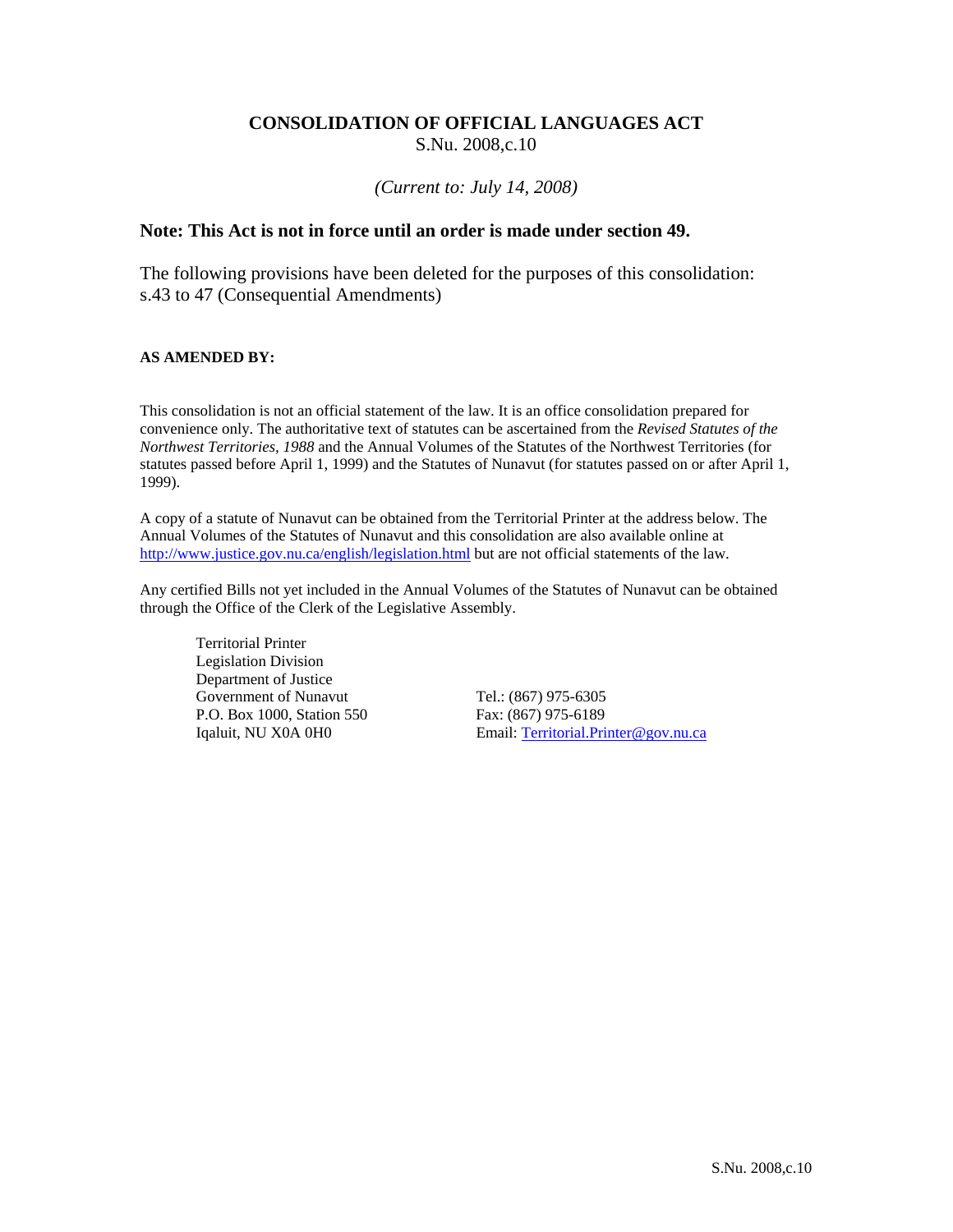#### **GLOSSARY OF TERMS USED IN CONSOLIDATIONS**

#### *Miscellaneous*

| c.                          | means "chapter".          |                                                                                                                                                                                                                                                                     |
|-----------------------------|---------------------------|---------------------------------------------------------------------------------------------------------------------------------------------------------------------------------------------------------------------------------------------------------------------|
| CIF                         | means "comes into force". |                                                                                                                                                                                                                                                                     |
| <b>NIF</b>                  | means "not in force".     |                                                                                                                                                                                                                                                                     |
| S.                          | "paragraphs".             | means "section" or "sections", "subsection" or "subsections", "paragraph" or                                                                                                                                                                                        |
| Sch.                        | means "schedule".         |                                                                                                                                                                                                                                                                     |
| SI-005-98                   |                           | means the instrument registered as SI-005-98 in 1998. (Note: This is a Northwest<br>Territories statutory instrument if it is made before April 1, 1999, and a Nunavut<br>statutory instrument if it is made on or after April 1, 1999 and before January 1, 2000.) |
| SI-012-2003                 |                           | means the instrument registered as SI-012-2003 in 2003. (Note: This is a Nunavut<br>statutory instrument made on or after January 1, 2000.)                                                                                                                         |
|                             |                           | <b>Citation of Acts</b>                                                                                                                                                                                                                                             |
| R.S.N.W.T. 1988,c.D-22      |                           | means Chapter D-22 of the Revised Statutes of the Northwest<br>Territories, 1988.                                                                                                                                                                                   |
| R.S.N.W.T. 1988,c.10(Supp.) |                           | means Chapter 10 of the Supplement to the Revised Statutes of the<br>Northwest Territories, 1988. (Note: The Supplement is in three<br><i>volumes.</i> )                                                                                                            |
| S.N.W.T. 1996,c.26          |                           | means Chapter 26 of the 1996 Annual Volume of the Statutes of the<br>Northwest Territories.                                                                                                                                                                         |
| S.Nu. 2002,c.14             |                           | means Chapter 14 of the 2002 Annual Volume of the Statutes of<br>Nunavut.                                                                                                                                                                                           |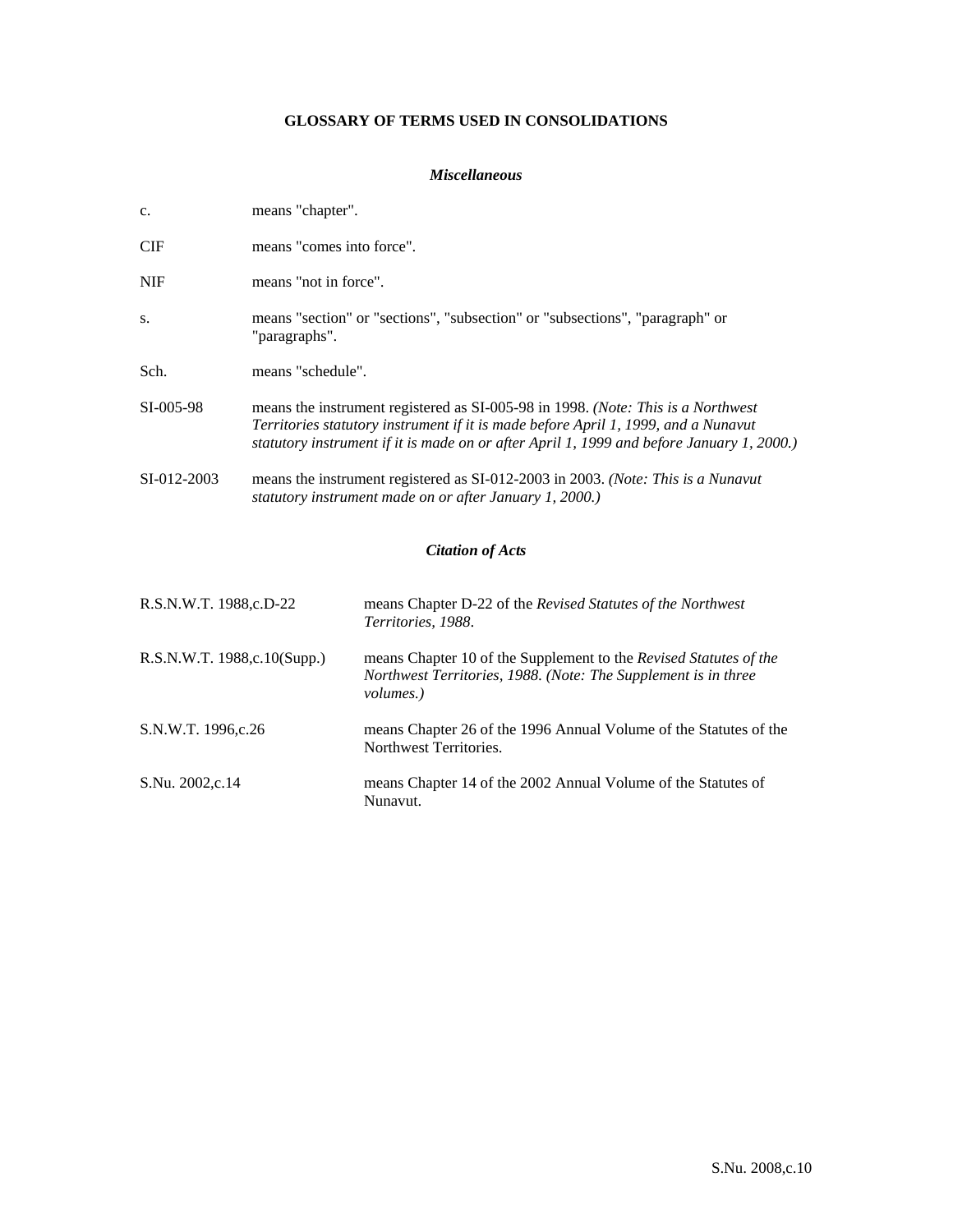## **Note: This Act is not in force until an order is made under section 49.**

## **TABLE OF CONTENTS**

### Preamble

#### INTERPRETATION

| Definitions                                                     |     |
|-----------------------------------------------------------------|-----|
| Constitutional rights, including aboriginal rights, paramount 2 | (1) |
| Primacy of Official Language rights                             | (2) |
| Act not a limit                                                 | (3) |

## OFFICIAL LANGUAGES

| <b>Official Languages</b> |  |
|---------------------------|--|
| <b>Status</b>             |  |
| Inuinnaqtun               |  |

#### LEGISLATIVE ASSEMBLY

| Proceedings of Legislative Assembly         |   |       |
|---------------------------------------------|---|-------|
| Records and journals                        |   | (2)   |
| Records and journals in the Inuit Language  |   | (2.1) |
| Sound recordings                            |   | (3)   |
| Acts                                        | 5 | (1)   |
| Inuktitut versions of bills                 |   | (2)   |
| Order to publish Inuit Language translation |   | (3)   |
| Authoritative Act in the Inuit Language     |   | (4)   |
| Regulations                                 | 6 |       |

#### NUNAVUT GAZETTE

| Publication in Nunavut Gazette |  |
|--------------------------------|--|
| Inuit Language translation     |  |

#### ADMINISTRATION OF JUSTICE

| Judicial or quasi-judicial proceedings     |   |     |
|--------------------------------------------|---|-----|
| Language of choice                         |   | (2) |
| Interpretation in civil proceedings        |   | (3) |
| Interpretation for the public              |   | (4) |
| Simultaneous or consecutive interpretation |   | (5) |
| Decisions, orders and judgments            | 9 | (1) |
| Public or other grounds                    |   | (2) |
| Delay in issuing translation               |   |     |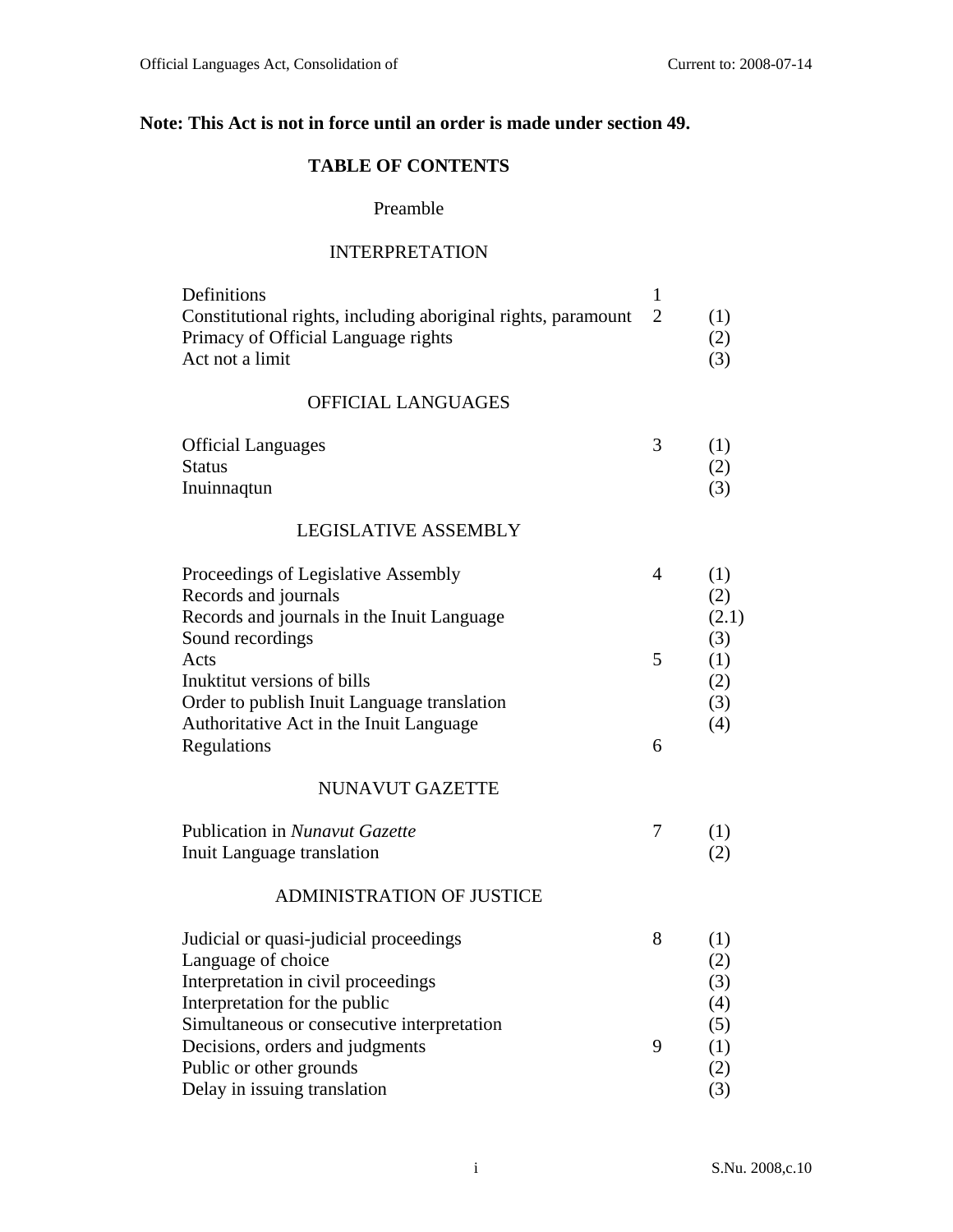| Oral rendition of decision not affected                        |      | (4)              |
|----------------------------------------------------------------|------|------------------|
| Validity not affected                                          |      | (5)              |
| <b>Rules of Court</b>                                          | 10   |                  |
| <b>COMMUNICATION WITH AND</b><br><b>SERVICES TO THE PUBLIC</b> |      |                  |
| Signs and instruments                                          | 11   | (1)              |
| Duty of administrative head                                    |      | (2)              |
| Other communication with and services to the public            | 12   | (1)              |
| Head or central service office                                 |      | (2)              |
| Other offices where significant demand                         |      | (3)              |
| Other offices of a territorial institution                     |      | (4)              |
| Services likely to promote indigenous language                 |      | (5)              |
| Oral and written communications                                |      | (6)              |
| Duties of administrative head                                  |      | (7)              |
| Municipal communications and services                          |      | (8)              |
| MANAGEMENT AND ACCOUNTABILITY                                  |      |                  |
| Minister of Languages                                          | 13   | (1)              |
| Mandate                                                        |      | (2)              |
| Implementation plan                                            |      | (3)              |
| Minister may direct                                            |      | (4)              |
| <b>Executive Council oversight</b>                             |      | (5)              |
| Independence affirmed                                          |      | (6)              |
| <b>Official Languages Promotion Fund</b>                       | 13.1 | (1)              |
| Purposes                                                       |      | (2)              |
| Credits                                                        |      | (3)              |
| <b>Conditional donations</b>                                   |      | (4)              |
| Compliance with conditions                                     |      | (5)              |
| Assignment of authority                                        |      | (6)              |
| Investments                                                    |      | (7)              |
| Interest and income                                            |      | (8)              |
| Disbursement                                                   |      | (9)              |
| No deficit                                                     |      | (10)             |
| Fiscal year                                                    |      | (11)             |
| <b>Accounts</b>                                                |      | (12)             |
| Agreements                                                     | 14   | $\left(1\right)$ |
| Other agreements                                               |      | (2)              |
| Minister's annual report                                       | 15   | (1)              |
| Report to address implementation plan                          |      | (2)              |
| Report to address Official Languages Promotion Fund            |      | (2.1)            |
| Tabling report                                                 |      | (3)              |
|                                                                |      |                  |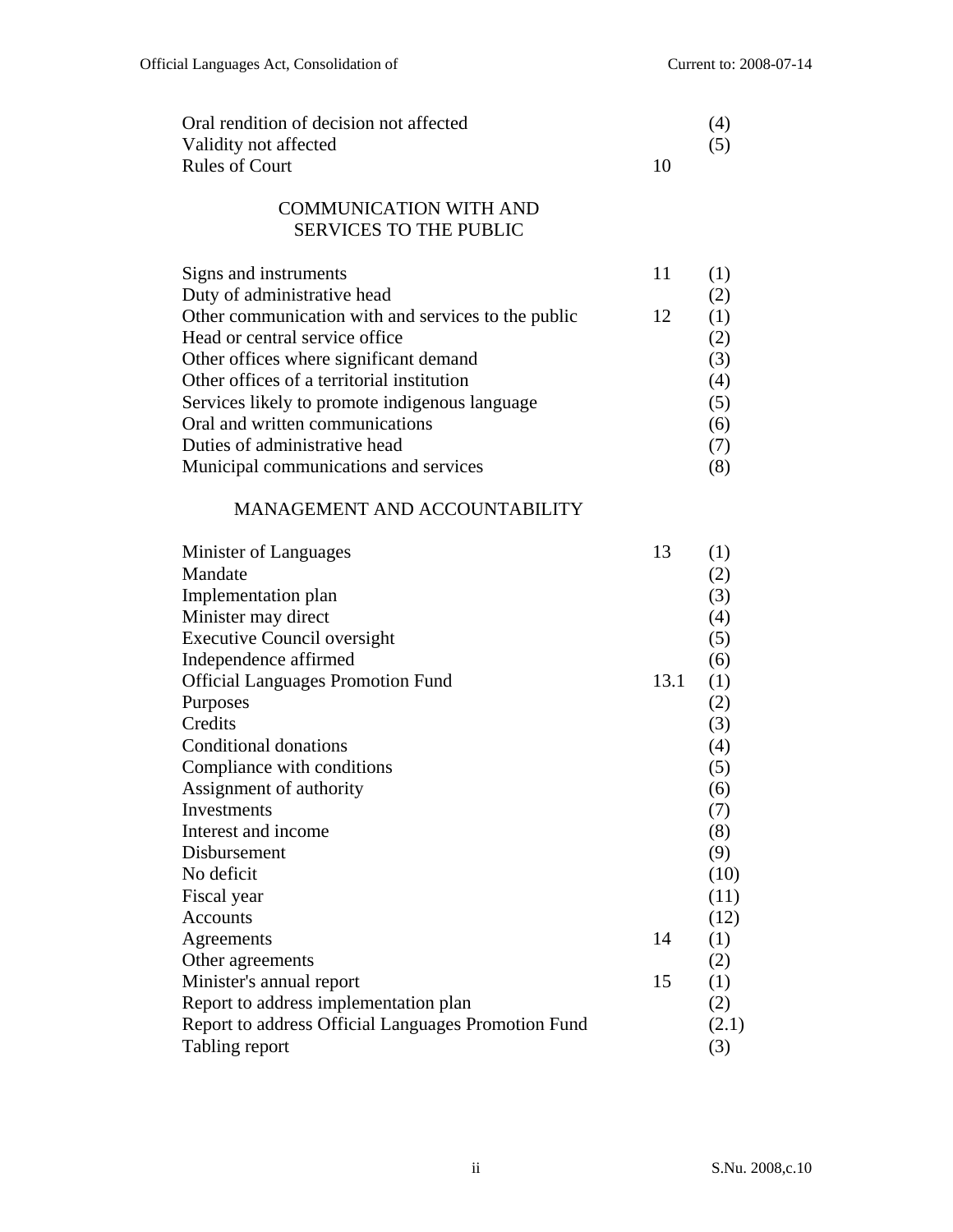## LANGUAGES COMMISSIONER

# Appointment and Duties of the Languages Commissioner

| Other qualifications<br>(2.1)<br>Not in public service<br>(3)<br>Term of office<br>(4)<br>Continuation after expiry<br>(5)<br>Resignation<br>17<br>(1)<br>Removal for cause or incapacity<br>(2)<br>Suspension<br>(3)<br>18<br><b>Acting Languages Commissioner</b><br>(1)<br>Term<br>(2)<br><b>Special Languages Commissioner</b><br>19<br>(1)<br>Term<br>(2)<br>Application to special Languages Commissioner<br>20<br>20.1<br><b>Staff</b><br>(1)<br><b>Public Service Act</b><br>(2)<br><b>Status of Languages Commissioner</b><br>(3)<br>21<br>(1)<br>Engaging assistance<br>Elders<br>(2)<br>Duty of Languages Commissioner<br>22<br>(1)<br>Specific duties<br>(2)<br>Authorizing other duties or powers<br>(3)<br>Inuit Qaujimajatuqangit<br>22.1<br>(1)<br>Other Inuit societal values<br>(2)<br>23<br>Immunity from proceedings<br>(1)<br>Protection respecting libel or slander<br>(2)<br>Languages Commissioner's annual report<br>24<br>(1)<br>Tabling annual report<br>(2)<br>Confidentiality and Disclosure of Information<br>25<br>Confidentiality<br>(1)<br>Necessary disclosure<br>(2)<br>Disclosure for proceedings under Act<br>(3)<br>Evidence not compellable<br>(4)<br>Paramountcy<br>(5)<br>Rules, procedures and forms<br>25.1<br>Rules, procedures and forms<br>(1)<br>Application of Statutory Instruments Act<br>(2) | Appointment of the Languages Commissioner<br>Eligibility | 16 | (1)<br>(2) |
|-------------------------------------------------------------------------------------------------------------------------------------------------------------------------------------------------------------------------------------------------------------------------------------------------------------------------------------------------------------------------------------------------------------------------------------------------------------------------------------------------------------------------------------------------------------------------------------------------------------------------------------------------------------------------------------------------------------------------------------------------------------------------------------------------------------------------------------------------------------------------------------------------------------------------------------------------------------------------------------------------------------------------------------------------------------------------------------------------------------------------------------------------------------------------------------------------------------------------------------------------------------------------------------------------------------------------------------------------|----------------------------------------------------------|----|------------|
|                                                                                                                                                                                                                                                                                                                                                                                                                                                                                                                                                                                                                                                                                                                                                                                                                                                                                                                                                                                                                                                                                                                                                                                                                                                                                                                                                 |                                                          |    |            |
|                                                                                                                                                                                                                                                                                                                                                                                                                                                                                                                                                                                                                                                                                                                                                                                                                                                                                                                                                                                                                                                                                                                                                                                                                                                                                                                                                 |                                                          |    |            |
|                                                                                                                                                                                                                                                                                                                                                                                                                                                                                                                                                                                                                                                                                                                                                                                                                                                                                                                                                                                                                                                                                                                                                                                                                                                                                                                                                 |                                                          |    |            |
|                                                                                                                                                                                                                                                                                                                                                                                                                                                                                                                                                                                                                                                                                                                                                                                                                                                                                                                                                                                                                                                                                                                                                                                                                                                                                                                                                 |                                                          |    |            |
|                                                                                                                                                                                                                                                                                                                                                                                                                                                                                                                                                                                                                                                                                                                                                                                                                                                                                                                                                                                                                                                                                                                                                                                                                                                                                                                                                 |                                                          |    |            |
|                                                                                                                                                                                                                                                                                                                                                                                                                                                                                                                                                                                                                                                                                                                                                                                                                                                                                                                                                                                                                                                                                                                                                                                                                                                                                                                                                 |                                                          |    |            |
|                                                                                                                                                                                                                                                                                                                                                                                                                                                                                                                                                                                                                                                                                                                                                                                                                                                                                                                                                                                                                                                                                                                                                                                                                                                                                                                                                 |                                                          |    |            |
|                                                                                                                                                                                                                                                                                                                                                                                                                                                                                                                                                                                                                                                                                                                                                                                                                                                                                                                                                                                                                                                                                                                                                                                                                                                                                                                                                 |                                                          |    |            |
|                                                                                                                                                                                                                                                                                                                                                                                                                                                                                                                                                                                                                                                                                                                                                                                                                                                                                                                                                                                                                                                                                                                                                                                                                                                                                                                                                 |                                                          |    |            |
|                                                                                                                                                                                                                                                                                                                                                                                                                                                                                                                                                                                                                                                                                                                                                                                                                                                                                                                                                                                                                                                                                                                                                                                                                                                                                                                                                 |                                                          |    |            |
|                                                                                                                                                                                                                                                                                                                                                                                                                                                                                                                                                                                                                                                                                                                                                                                                                                                                                                                                                                                                                                                                                                                                                                                                                                                                                                                                                 |                                                          |    |            |
|                                                                                                                                                                                                                                                                                                                                                                                                                                                                                                                                                                                                                                                                                                                                                                                                                                                                                                                                                                                                                                                                                                                                                                                                                                                                                                                                                 |                                                          |    |            |
|                                                                                                                                                                                                                                                                                                                                                                                                                                                                                                                                                                                                                                                                                                                                                                                                                                                                                                                                                                                                                                                                                                                                                                                                                                                                                                                                                 |                                                          |    |            |
|                                                                                                                                                                                                                                                                                                                                                                                                                                                                                                                                                                                                                                                                                                                                                                                                                                                                                                                                                                                                                                                                                                                                                                                                                                                                                                                                                 |                                                          |    |            |
|                                                                                                                                                                                                                                                                                                                                                                                                                                                                                                                                                                                                                                                                                                                                                                                                                                                                                                                                                                                                                                                                                                                                                                                                                                                                                                                                                 |                                                          |    |            |
|                                                                                                                                                                                                                                                                                                                                                                                                                                                                                                                                                                                                                                                                                                                                                                                                                                                                                                                                                                                                                                                                                                                                                                                                                                                                                                                                                 |                                                          |    |            |
|                                                                                                                                                                                                                                                                                                                                                                                                                                                                                                                                                                                                                                                                                                                                                                                                                                                                                                                                                                                                                                                                                                                                                                                                                                                                                                                                                 |                                                          |    |            |
|                                                                                                                                                                                                                                                                                                                                                                                                                                                                                                                                                                                                                                                                                                                                                                                                                                                                                                                                                                                                                                                                                                                                                                                                                                                                                                                                                 |                                                          |    |            |
|                                                                                                                                                                                                                                                                                                                                                                                                                                                                                                                                                                                                                                                                                                                                                                                                                                                                                                                                                                                                                                                                                                                                                                                                                                                                                                                                                 |                                                          |    |            |
|                                                                                                                                                                                                                                                                                                                                                                                                                                                                                                                                                                                                                                                                                                                                                                                                                                                                                                                                                                                                                                                                                                                                                                                                                                                                                                                                                 |                                                          |    |            |
|                                                                                                                                                                                                                                                                                                                                                                                                                                                                                                                                                                                                                                                                                                                                                                                                                                                                                                                                                                                                                                                                                                                                                                                                                                                                                                                                                 |                                                          |    |            |
|                                                                                                                                                                                                                                                                                                                                                                                                                                                                                                                                                                                                                                                                                                                                                                                                                                                                                                                                                                                                                                                                                                                                                                                                                                                                                                                                                 |                                                          |    |            |
|                                                                                                                                                                                                                                                                                                                                                                                                                                                                                                                                                                                                                                                                                                                                                                                                                                                                                                                                                                                                                                                                                                                                                                                                                                                                                                                                                 |                                                          |    |            |
|                                                                                                                                                                                                                                                                                                                                                                                                                                                                                                                                                                                                                                                                                                                                                                                                                                                                                                                                                                                                                                                                                                                                                                                                                                                                                                                                                 |                                                          |    |            |
|                                                                                                                                                                                                                                                                                                                                                                                                                                                                                                                                                                                                                                                                                                                                                                                                                                                                                                                                                                                                                                                                                                                                                                                                                                                                                                                                                 |                                                          |    |            |
|                                                                                                                                                                                                                                                                                                                                                                                                                                                                                                                                                                                                                                                                                                                                                                                                                                                                                                                                                                                                                                                                                                                                                                                                                                                                                                                                                 |                                                          |    |            |
|                                                                                                                                                                                                                                                                                                                                                                                                                                                                                                                                                                                                                                                                                                                                                                                                                                                                                                                                                                                                                                                                                                                                                                                                                                                                                                                                                 |                                                          |    |            |
|                                                                                                                                                                                                                                                                                                                                                                                                                                                                                                                                                                                                                                                                                                                                                                                                                                                                                                                                                                                                                                                                                                                                                                                                                                                                                                                                                 |                                                          |    |            |
|                                                                                                                                                                                                                                                                                                                                                                                                                                                                                                                                                                                                                                                                                                                                                                                                                                                                                                                                                                                                                                                                                                                                                                                                                                                                                                                                                 |                                                          |    |            |
|                                                                                                                                                                                                                                                                                                                                                                                                                                                                                                                                                                                                                                                                                                                                                                                                                                                                                                                                                                                                                                                                                                                                                                                                                                                                                                                                                 |                                                          |    |            |
|                                                                                                                                                                                                                                                                                                                                                                                                                                                                                                                                                                                                                                                                                                                                                                                                                                                                                                                                                                                                                                                                                                                                                                                                                                                                                                                                                 |                                                          |    |            |
|                                                                                                                                                                                                                                                                                                                                                                                                                                                                                                                                                                                                                                                                                                                                                                                                                                                                                                                                                                                                                                                                                                                                                                                                                                                                                                                                                 |                                                          |    |            |
|                                                                                                                                                                                                                                                                                                                                                                                                                                                                                                                                                                                                                                                                                                                                                                                                                                                                                                                                                                                                                                                                                                                                                                                                                                                                                                                                                 |                                                          |    |            |
|                                                                                                                                                                                                                                                                                                                                                                                                                                                                                                                                                                                                                                                                                                                                                                                                                                                                                                                                                                                                                                                                                                                                                                                                                                                                                                                                                 |                                                          |    |            |
|                                                                                                                                                                                                                                                                                                                                                                                                                                                                                                                                                                                                                                                                                                                                                                                                                                                                                                                                                                                                                                                                                                                                                                                                                                                                                                                                                 |                                                          |    |            |
|                                                                                                                                                                                                                                                                                                                                                                                                                                                                                                                                                                                                                                                                                                                                                                                                                                                                                                                                                                                                                                                                                                                                                                                                                                                                                                                                                 |                                                          |    |            |
|                                                                                                                                                                                                                                                                                                                                                                                                                                                                                                                                                                                                                                                                                                                                                                                                                                                                                                                                                                                                                                                                                                                                                                                                                                                                                                                                                 |                                                          |    |            |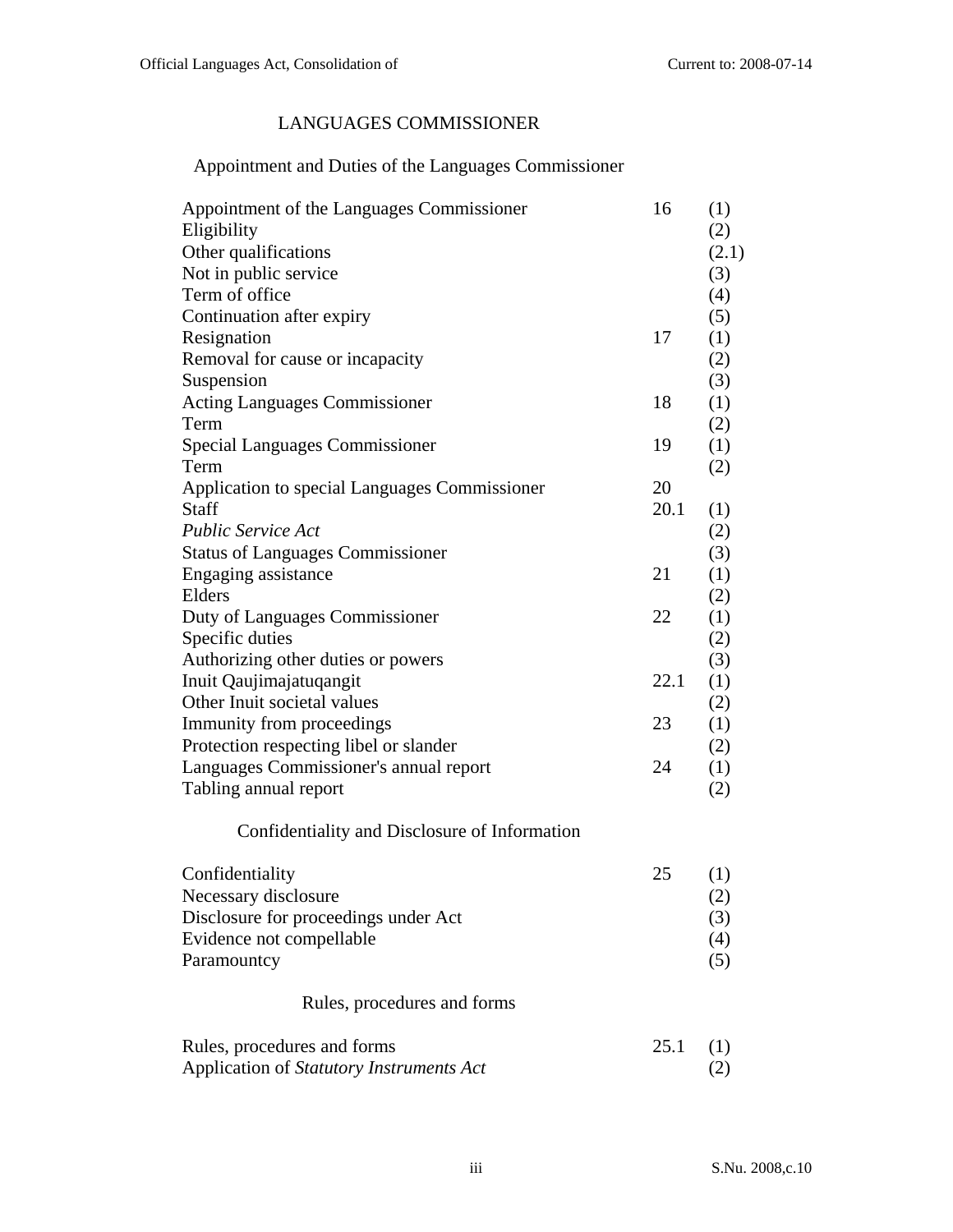# Investigation

| Application for investigation                | 26   | (1)   |
|----------------------------------------------|------|-------|
| Languages Commissioner may initiate          |      | (2)   |
| Investigation                                |      | (3)   |
| Combining investigations                     |      | (4)   |
| Protection for involved persons              | 27   | (1)   |
| Penalty                                      |      | (2)   |
| Refuse or discontinue investigation          | 28   | (1)   |
| Considerations                               |      | (1.1) |
| Inform affected persons                      |      | (2)   |
| Notice and consultation                      | 29   | (1)   |
| No hearing as of right                       |      | (2)   |
| Non-investigative resolution                 | 30   |       |
| Investigation powers and procedure           | 31   | (1)   |
| Summons and disclosure                       |      | (2)   |
| Other powers                                 |      | (3)   |
| Limitation                                   |      | (4)   |
| Protocol                                     |      | (5)   |
| Procedure after investigation                | 32   | (1)   |
| Copy to Premier and Minister                 |      | (2)   |
| Report and reply                             |      | (3)   |
| Investigation report to Legislative Assembly | 32.1 | (1)   |
| Tabling investigation report                 |      | (2)   |
| Inform affected persons                      | 33   |       |
| Reports and information final                | 34   | (1)   |
| Use of reports                               |      | (2)   |
|                                              |      |       |

### ENFORCEMENT IN THE NUNAVUT COURT OF JUSTICE

| Enforcement application                    | 35 |     |
|--------------------------------------------|----|-----|
| Limitation period                          |    | (2) |
| Filing after time expired                  |    | (3) |
| Other rights of action                     |    | (4) |
| Languages Commissioner may apply or appear | 36 | (1) |
| Applicant may appear                       |    | (2) |
| Capacity to intervene                      |    |     |

## REVIEW OF ACT

| Review after five years |  |
|-------------------------|--|
| Scope of review         |  |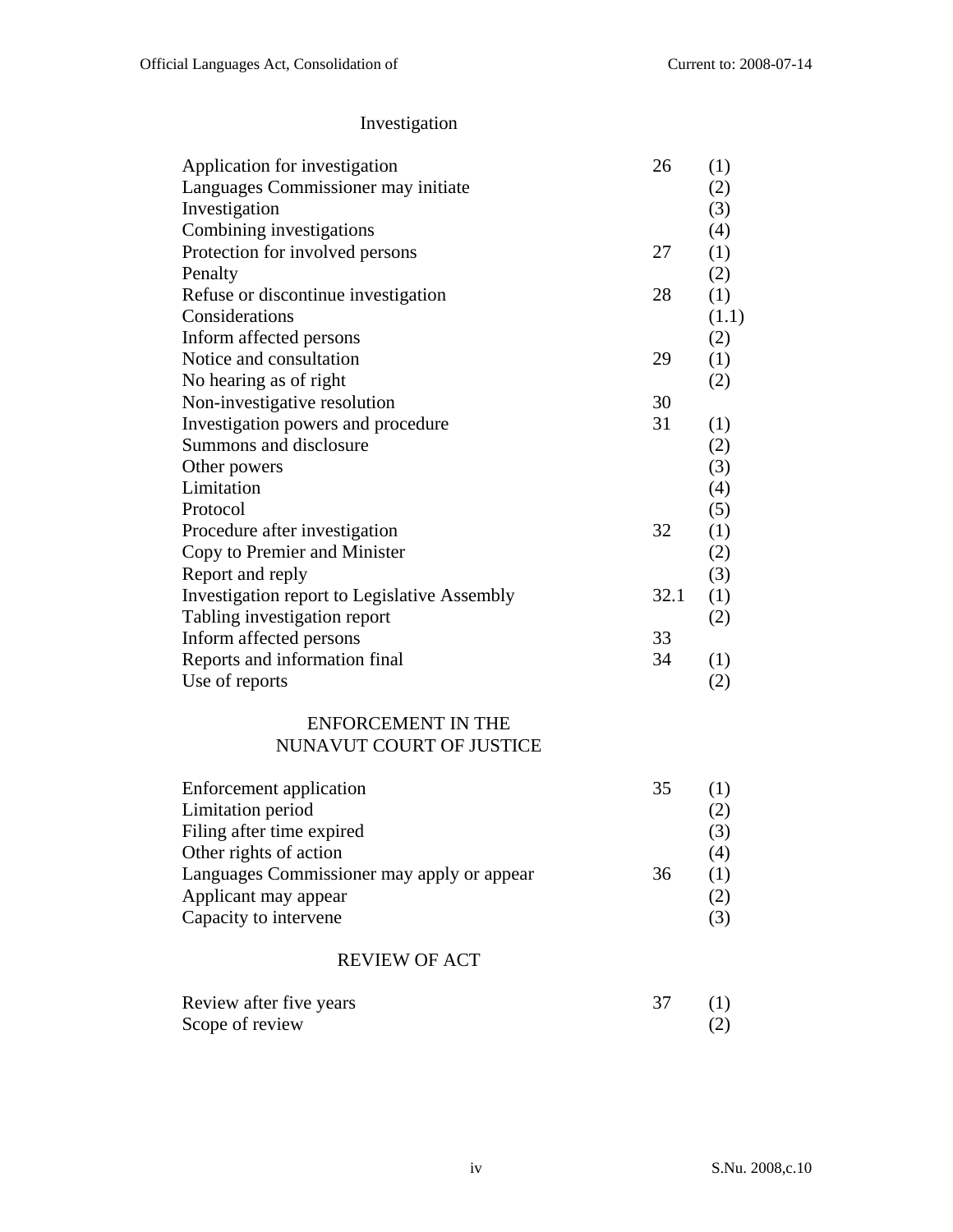## REGULATIONS AND CONSULTATION

| Regulations                       | 38 |     |
|-----------------------------------|----|-----|
| Independence affirmed             |    | (2) |
| Other prerequisites               |    | (3) |
| Report on development process     |    | (4) |
| Report on the proposed regulation |    | (5) |
| Tabling report                    |    | (6) |
| Consultation register             | 39 | (1) |
| Use of register                   |    | (2) |
| Public access                     |    |     |

### TRANSITIONAL

| Agreements                    | 40 |       |
|-------------------------------|----|-------|
| Languages Commissioner        | 41 | ( 1 ) |
| Property, rights, obligations |    | (2)   |
| Proceedings in progress       | 42 |       |
| Deleted                       | 43 |       |
| Deleted                       | 44 |       |
| Deleted                       | 45 |       |
| Deleted                       | 46 |       |
| Deleted                       | 47 |       |

### REPEAL

| Repeal              | 48 |
|---------------------|----|
| <b>COMMENCEMENT</b> |    |
| Coming into force   | 49 |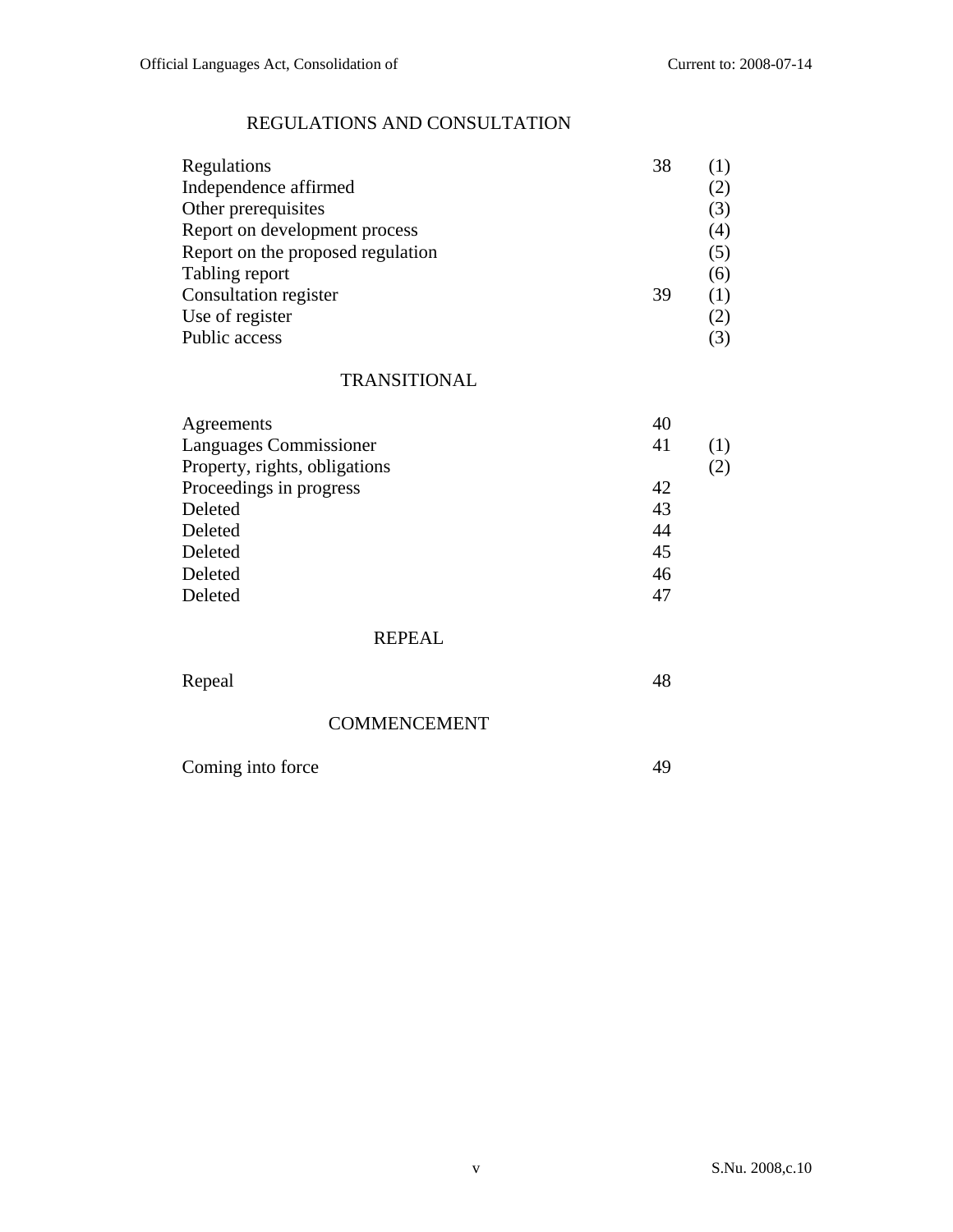## **Note: This Act is not in force until an order is made under section 49.**

## **OFFICIAL LANGUAGES ACT**

#### Preamble

Recognizing that the existence of Inuit in Nunavut from time immemorial, and also their presence elsewhere in the Arctic, constitutes a fundamental characteristic of Canada;

Recognizing that the social unity of Inuit in Nunavut, having a common Inuit Language, and having asserted an aboriginal title based on Inuit traditional and current use and occupation of lands, waters and land-fast ice existing in Nunavut, constitutes Nunavut a distinct society within Canada;

Affirming that, contrary to past practice in which the Inuit Language was legally, socially and culturally subordinated in government and elsewhere, it is desirable that the Inuit Language be recognized as

- (a) the indigenous language of Nunavut,
- (b) the spoken and preferred language of a majority of Nunavummiut,
- (c) a defining characteristic of the history and people of Nunavut, and of the Inuit as a people of the wider circumpolar world, and
- (d) a necessary element in
	- (i) the improvement of Inuit social, economic and cultural well-being, as contemplated by the Nunavut Land Claims Agreement, and
	- (ii) the development of the public service, and of government policies, programs and services, as contemplated by the Nunavut Land Claims Agreement;

Desiring to establish the Inuit Language, English and French as the Official Languages of Nunavut, having equality of status and equal rights and privileges as Official Languages;

Affirming that the Inuit of Nunavut have an inherent right to the use of the Inuit Language in full equality with the other Official Languages, and that positive action is necessary to protect and promote the Inuit Language and Inuit cultural expression, and is consistent with Canada's international undertakings, including the *International Covenant on Civil and Political Rights*, the *International Covenant on Economic, Social and Cultural Rights* and the *Convention on the Protection and Promotion of the Diversity of Cultural Expressions,* proclaimed by the United Nations;

Observing that territorial institutions have an obligation under Article 32 of the Nunavut Land Claims Agreement to design and deliver programs and services that are responsive to the linguistic goals and objectives of Inuit, and that Nunavut and Canada are the government parties obliged to implement and give effect to the land claim rights of Inuit;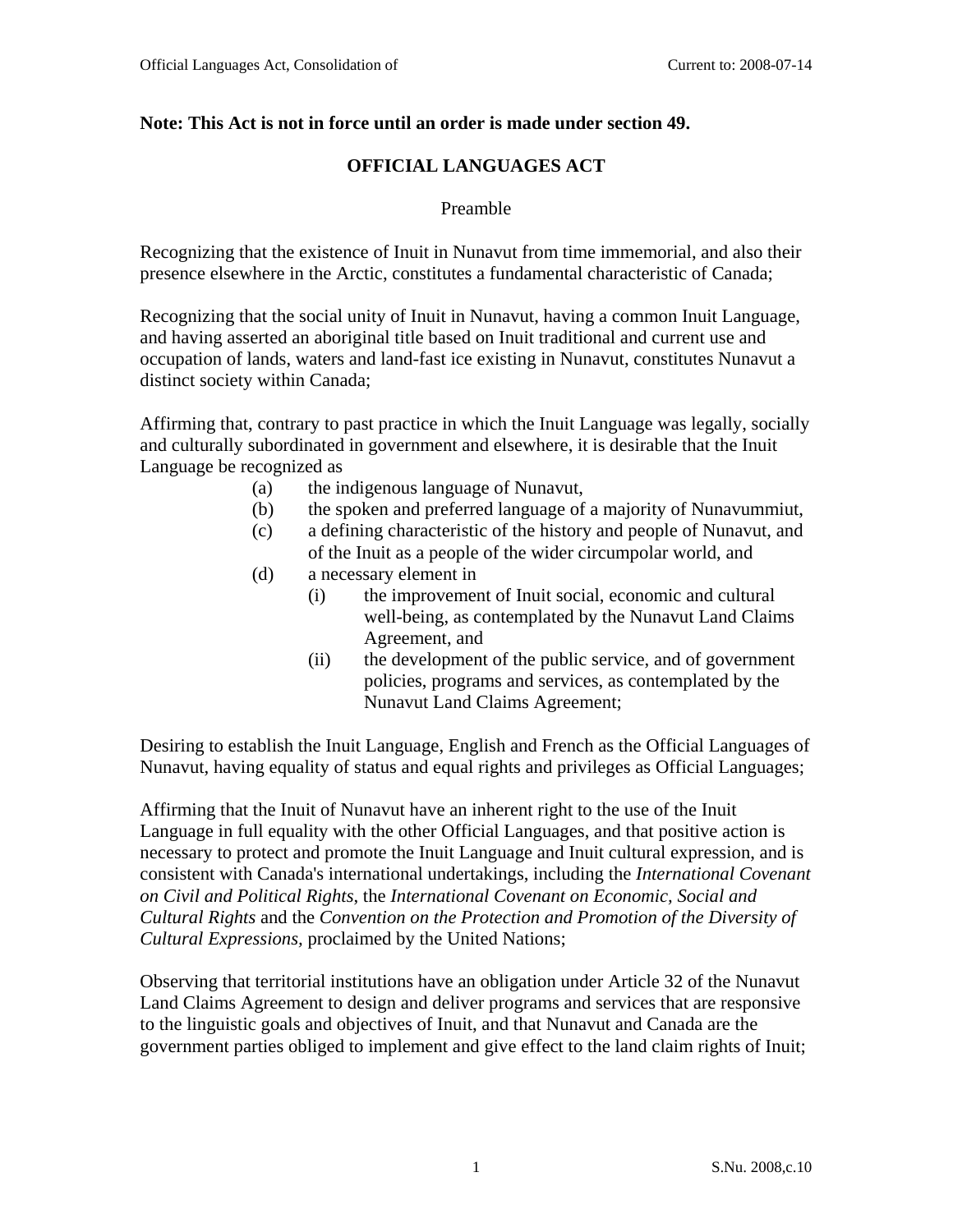Being committed to the protection, promotion and revitalization of the Inuit Language, Inuit identity and Inuit cultural expression in Nunavut;

Desiring to provide in law for the use of the Inuit Language for all or any of the official purposes of Nunavut at the time and in the manner that is appropriate;

Affirming the Speaker's jurisdiction over the privileges and traditions of the Legislative Assembly and the independence of the courts of Nunavut to regulate their own processes consistent with the interests of justice in individual cases;

Determined to advocate for and to achieve the national recognition and constitutional entrenchment of the Inuit Language as a founding and official language of Canada within Nunavut;

Recognizing the heritage, cultural contribution and value of all three Official Language communities in Nunavut and affirming the commitment to

- (a) establish a clear standard of communication and access to government services in the three Official Languages,
- (b) protect and promote the French Language and the vitality of the Francophone community, consistent with the obligations of Nunavut and of Canada, and with their policies as mutually agreed, and
- (c) provide a framework for action on the part of territorial institutions with the goal of ensuring that the Inuit and Francophone communities in Nunavut each have the means necessary to safeguard and strengthen their cultural expression, collective life and heritage for future generations; and

Understanding, because of the fundamental character of the values expressed and the important federal, territorial and Inuit objectives reflected in this Act, that the *Official Languages Act* shall enjoy quasi-constitutional status in law;

The Commissioner of Nunavut, by and with the advice and consent of the Legislative Assembly, enacts as follows:

## INTERPRETATION

## **Definitions**

**1.** In this Act,

"administrative head" means

- (a) in relation to a department of the Government of Nunavut, its deputy minister,
- (b) in relation to the Legislative Assembly, the Clerk of the Legislative Assembly,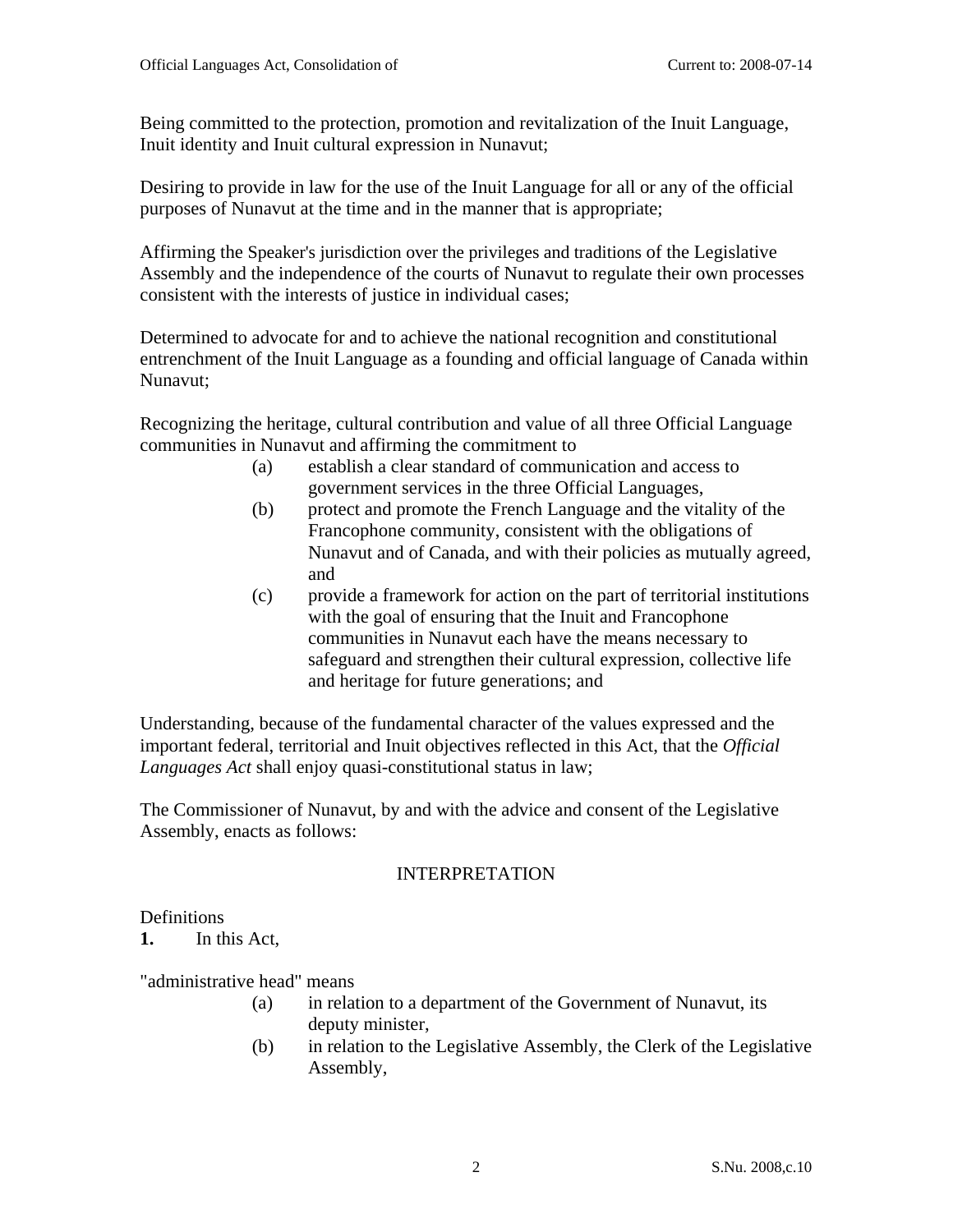- (c) in relation to the Nunavut Court of Justice or the Court of Appeal, the Clerk of the Nunavut Court of Justice,
- (d) in relation to a municipality, the senior administrative officer, and
- (e) in relation to a public agency, the chief executive officer or, if there is no chief executive officer, such individual as the Minister may designate in the regulations as administrative head for the purposes of this Act; (*responsable administratif*)

"Inuit Language" means Inuit Language as defined in the *Inuit Language Protection Act*; (*langue inuit*)

"judicial or quasi-judicial body" means the Nunavut Court of Justice, the Court of Appeal and all bodies established by the laws of Nunavut for the exercise of an adjudicative function; (*organisme judiciaire ou quasi judiciaire*)

"Legislative Assembly" means the Legislative Assembly and all of its institutions and offices, but not the constituency offices of Members of the Legislative Assembly; (*Assemblée législative*)

"Management and Services Board" means the Management and Services Board established by the *Legislative Assembly and Executive Council Act*; (*Bureau de régie et des services*)

"Minister" means the Minister of Languages referred to in subsection 13(1), unless a contrary intention appears; (*ministre*)

"Official Languages" means the languages referred to in subsection 3(1); (*langues officielles*)

"public agency" means, unless otherwise provided by regulation, a body that is

- (a) established by the laws of Nunavut,
- (b) subject to the direction of a Minister or the Executive Council, and
- (c) identified as a public agency under subsection 1(1) of the *Financial Administration Act*; (*organisme public*)

"territorial institution" means

- (a) the Government of Nunavut,
- (b) a judicial or quasi-judicial body,
- (c) the Legislative Assembly, and
- (d) a public agency. (*institution territoriale*)

Constitutional rights, including aboriginal rights, paramount

- **2.** (1) Nothing in this Act shall be construed so as to abrogate or derogate from
	- (a) the status of or any constitutional or other rights in respect of the English or French languages;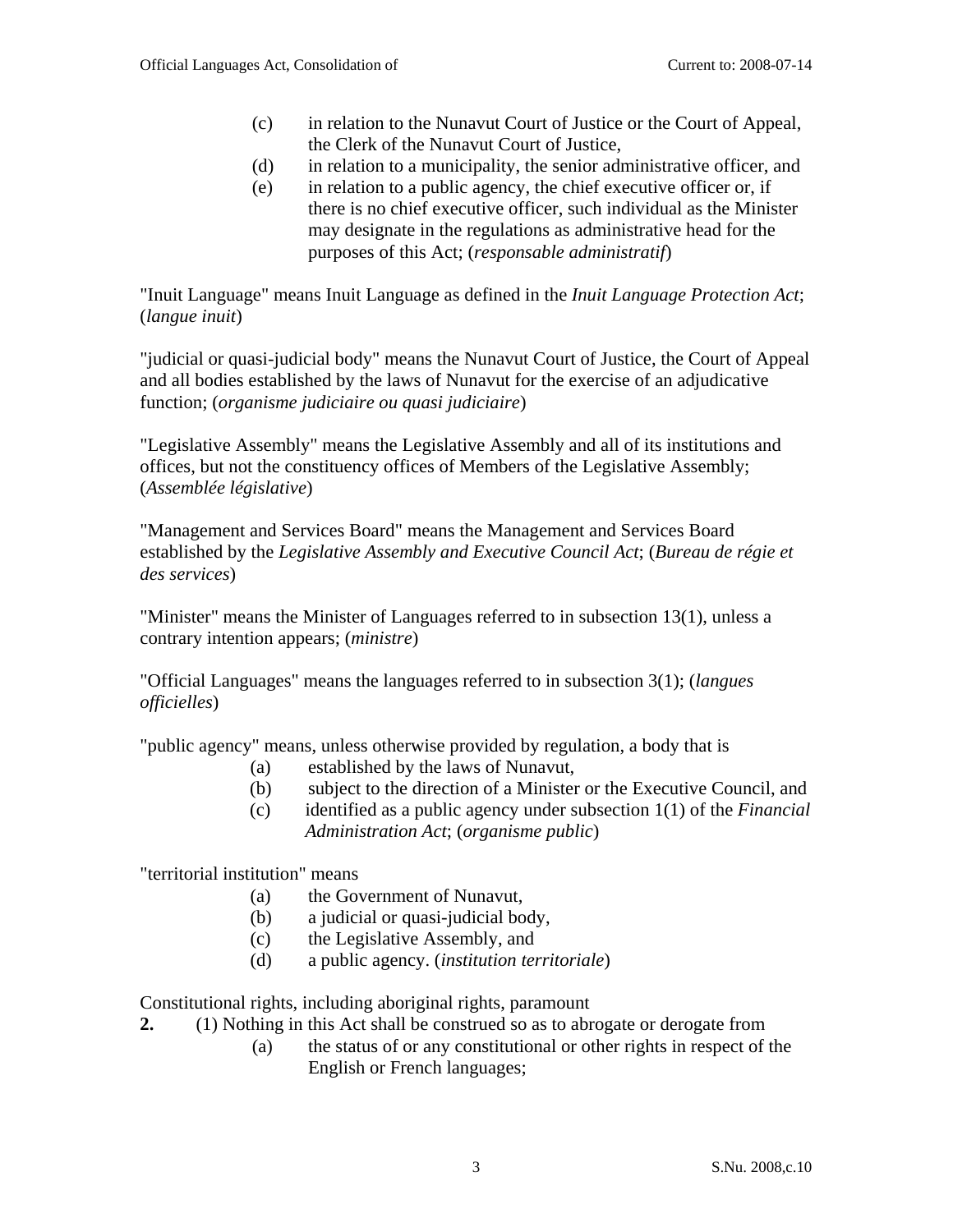- (b) any existing aboriginal or treaty rights of the aboriginal peoples of Canada under section 35 of the *Constitution Act, 1982*, including but not limited to,
	- (i) the objectives, rights and obligations affirmed in the Nunavut Land Claims Agreement;
	- (ii) any responsibility for implementation that is required to give effect to the Nunavut Land Claims Agreement;
- (c) any legal or customary right or privilege acquired or enjoyed by Inuit with respect to their language, either before or after the coming into force of this Act; or
- (d) any responsibility of the Parliament and Crown of Canada concerning the linguistic or cultural rights or heritage of Inuit or other linguistic minorities in Nunavut.

Primacy of Official Language rights

(2) If a provision of section 3, 4, 5, 7, 8, 9, 11 or 12 is inconsistent with or in conflict with a provision of an Act other than the *Human Rights Act*, the provision of this Act prevails.

## Act not a limit

(3) Nothing in this Act shall be construed so as to prevent a territorial institution or municipality from providing or authorizing language services that exceed the requirements of this Act and the regulations.

## OFFICIAL LANGUAGES

## Official Languages

**3.** (1) The Inuit Language, English and French are the Official Languages of Nunavut.

#### Status

(2) To the extent and in the manner provided under this Act, the Official Languages of Nunavut have equality of status and equal rights and privileges as to their use in territorial institutions.

#### Inuinnaqtun

(3) In its application to Inuinnaqtun, this Act shall be interpreted and implemented in a manner that is consistent with the need to give priority to

- (a) the revitalization of Inuinnaqtun; and
- (b) improved access to services under sections 8 to 12 in the communities where Inuinnaqtun is indigenous.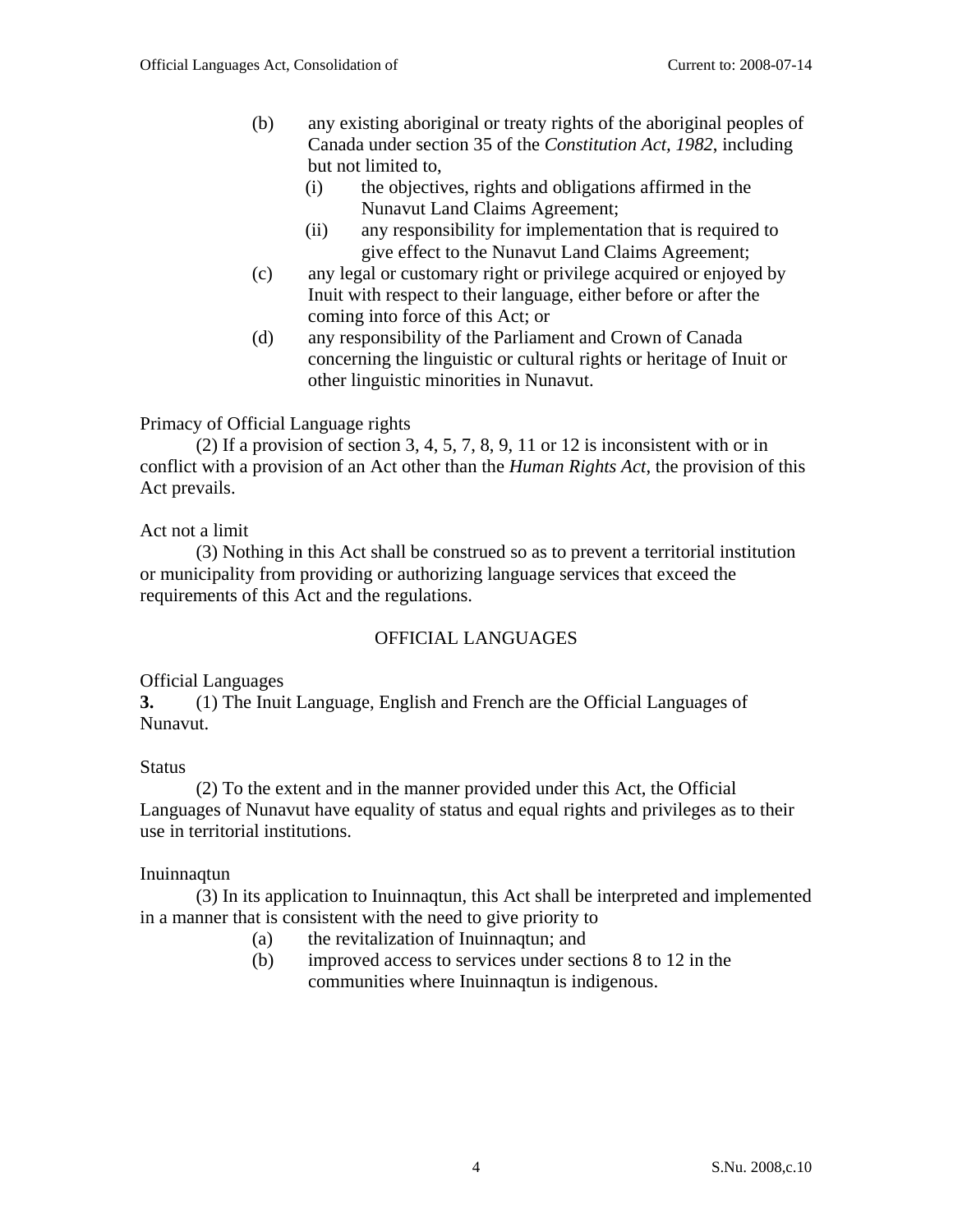## LEGISLATIVE ASSEMBLY

Proceedings of Legislative Assembly

**4.** (1) Everyone has the right to use any Official Language in the debates and other proceedings of the Legislative Assembly.

## Records and journals

(2) Records and journals of the Legislative Assembly shall be printed and published in English and French and both versions are equally authoritative.

## Records and journals in the Inuit Language

(2.1) The Speaker, on the recommendation of the Management and Services Board, may

- (a) require that an Inuit Language version of a record or journal of the Legislative Assembly be published; and
- (b) declare authoritative an Inuit Language version of a record or journal of the Legislative Assembly.

## Sound recordings

(3) Copies of the sound recordings of the public debates of the Legislative Assembly, in their original and interpreted versions, shall be provided to any person on reasonable request.

## Acts

**5.** (1) The Acts of the Legislative Assembly shall be made, printed and published in English and French and both versions are equally authoritative.

## Inuktitut versions of bills

 (2) An Inuktitut version of a bill must be made available at the time the bill is introduced.

## Order to publish Inuit Language translation

(3) The Commissioner in Executive Council may, by order, require that an Inuit Language version of one or more Acts be published.

## Authoritative Act in the Inuit Language

 (4) The Legislative Assembly, on the recommendation of the Executive Council, may, by resolution, designate an Inuit Language version of an Act to be authoritative.

## Regulations

**6.** The Speaker, on the recommendation of the Management and Services Board, may make regulations respecting any aspect, measure, method or requirement not fully or sufficiently provided for in this Act as the Speaker, on the recommendation of the Management and Services Board, considers necessary to ensure that Legislative Assembly is in compliance with sections 4, 5, 11 and 12, including regulations respecting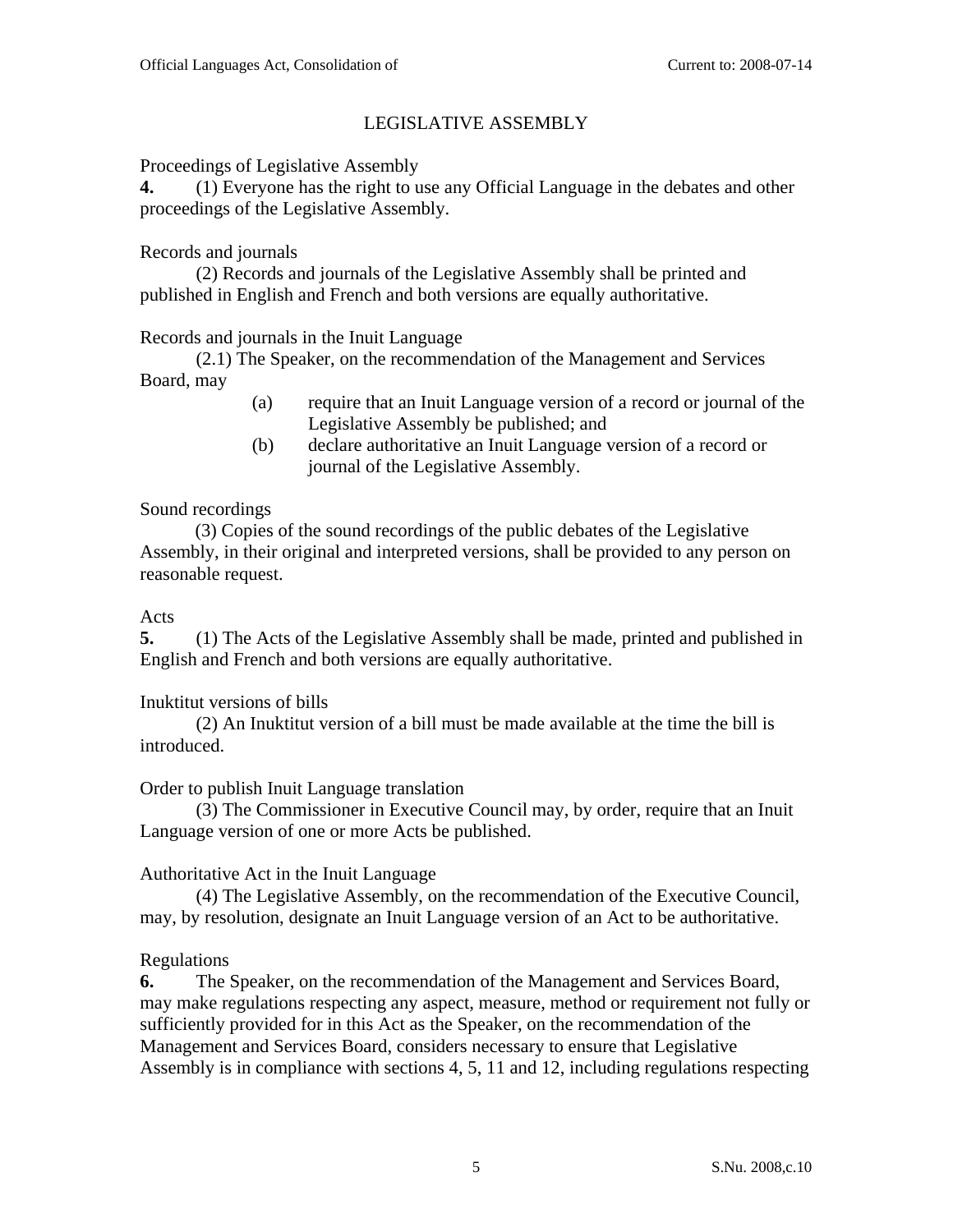signage, notices, translation, interpretation, the giving of notice and the duties of the officers and employees of the Legislative Assembly.

## NUNAVUT GAZETTE

Publication in *Nunavut Gazette* 

**7.** (1) An instrument required by law to be printed and published in the *Nunavut Gazette* is of no force or effect if it is not printed and published in English and French.

Inuit Language translation

(2) The Commissioner in Executive Council may, by order,

- (a) require the publication, in the *Nunavut Gazette,* of an Inuit Language version of one or more instruments required by law to be published in the *Nunavut Gazette*; and
- (b) provide that an Inuit Language version of one or more instruments required by law to be published in the *Nunavut Gazette* is authoritative.

## ADMINISTRATION OF JUSTICE

Judicial or quasi-judicial proceedings

**8.** (1) In the proceedings of a judicial or quasi-judicial body, any of the Official Languages may be used by

- (a) any person before, in a pleading in, or in process issuing from the judicial or quasi-judicial body;
- (b) a presiding member of the judicial or quasi-judicial body.

Language of choice

(2) The rights conferred by subsection (1) apply whether or not the person can understand or communicate in any other language.

Interpretation in civil proceedings

- (3) A party or witness in civil proceedings is entitled
	- (a) to request and receive interpretation services in his or her Official Language of choice,
		- (i) in the manner prescribed by the Nunavut Court of Justice or the Court of Appeal under section 10, or
		- (ii) in the manner prescribed under paragraph  $38(1)(c)(i)$  for a quasi-judicial body; and
	- (b) to be actively notified of this right before having made any request for interpretation.

Interpretation for the public

(4) A judicial or quasi-judicial body shall cause facilities to be made available for the interpretation of the proceedings, including evidence given and taken, in an Official Language if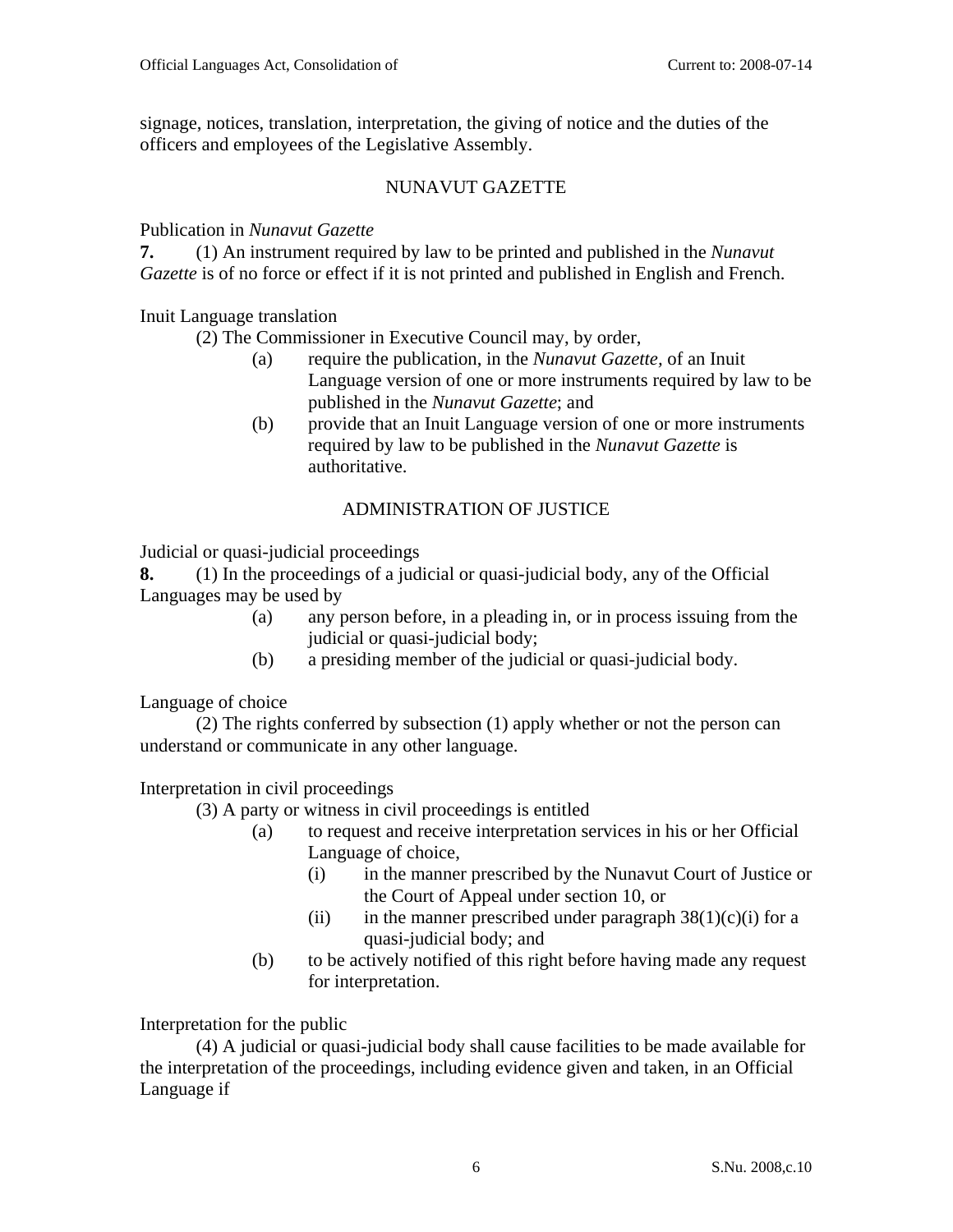- (a) the body considers the proceedings to be of general public interest or importance; or
- (b) the body considers it desirable to do so for the benefit of members of the public attending the proceedings.

Simultaneous or consecutive interpretation

(5) The interpretation referred to in this section shall be

- (a) simultaneous, if the interpretation is provided between French and English; and
- (b) consecutive or simultaneous interpretation, if interpretation is provided to support the use of the Inuit Language, as determined by the judicial or quasi-judicial body on considering, in the particular circumstances of the case, which approach is more consistent with the interests of justice and fairness.

Decisions, orders and judgments

**9.** (1) Any person before a judicial or quasi-judicial body is entitled to request and receive in the Official Language of his or her choice, a printed or recorded translation of a final decision, order or judgment.

Public or other grounds

(2) A final decision, order or judgment issued by a judicial or quasi-judicial body shall be provided with translations in

- (a) the other Official Languages if the decision, order or judgment determines a question of law of general public interest or importance in Nunavut;
- (b) another Official Language if the decision, order or judgment determines a question of law of specific interest or importance affecting the Official Language community in question; or
- (c) another Official Language if the decision, order or judgment determines a question of significant interest or importance for a participant who used that Official Language in the proceedings.

Delay in issuing translation

(3) A judicial or quasi-judicial body may provide an Official Language translation of a decision at a reasonable later time if the simultaneous provision of one or more Official Language translations of a final decision, order or judgment under subsection (1) or (2) would occasion a delay

- (a) prejudicial to the public interest; or
- (b) resulting in injustice or hardship to a party to the proceedings.

Oral rendition of decision not affected

(4) Nothing in this section shall be construed as prohibiting the oral rendition or provision in only one Official Language of a decision, order, judgment, or reasons if any.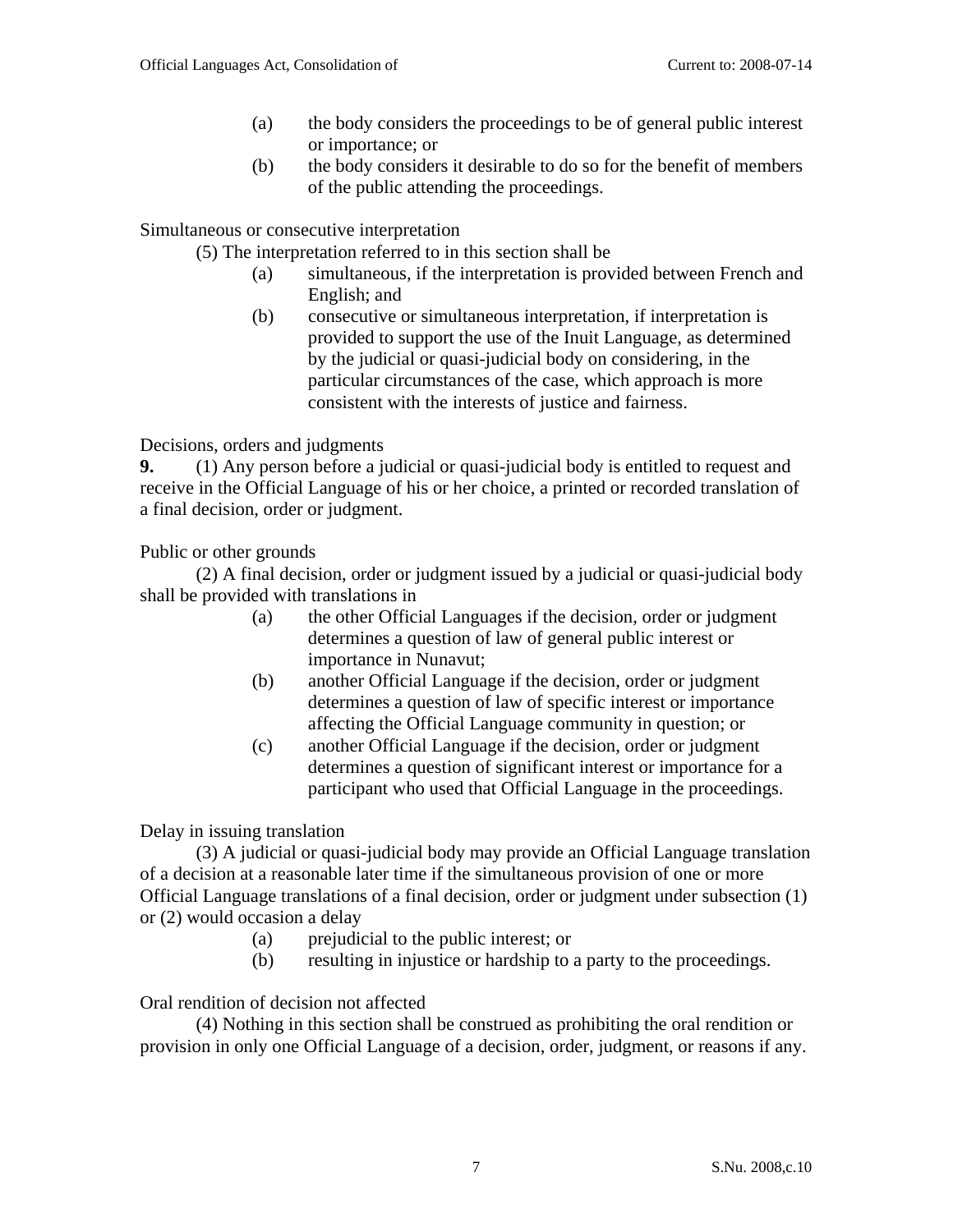## Validity not affected

(5) Nothing in this section, or in section 8, shall be construed as affecting the validity of a decision, order or judgment to which this Act applies.

## Rules of Court

**10.** To ensure that the Nunavut Court of Justice and the Court of Appeal are in compliance with sections 8, 9, 11 and 12, the Nunavut Court of Justice and the Court of Appeal may, subject to the approval of the Commissioner, make rules respecting any aspect, measure, method or requirement not fully or sufficiently provided for in this Act or in procedural rules already in force, including rules respecting signage, notices, translation, interpretation and the giving of notice.

## COMMUNICATION WITH AND SERVICES TO THE PUBLIC

Signs and instruments

- **11.** (1) Every territorial institution shall
	- (a) display its public signs, if any, in the Official Languages;
	- (b) make or issue its instruments in writing directed to or intended for the notice of the public in the Official Languages; and
	- (c) ensure that each Official Language version or portion of a sign and each version or portion of an instrument to which this section applies is designed or displayed so as to have an equal prominence, impact or effect with all the other Official Languages used.

## Duty of administrative head

(2) The administrative head of a territorial institution having a duty under subsection (1) shall establish and maintain the operational policies necessary to implement this section.

## Other communication with and services to the public

**12.** (1) A member of the public in Nunavut has the right to communicate with and receive the services of a territorial institution in an Official Language in accordance with this section.

## Head or central service office

(2) Every territorial institution has the duty to ensure that any member of the public in Nunavut can communicate with and receive available services from its head or central service offices in the Official Languages.

## Other offices where significant demand

(3) A territorial institution has the duty described in subsection (2) with respect to its other offices if there is a significant demand for communications with and services from the office in an Official Language as evidenced by any of the following:

(a) the proportion of the population served by an office who have designated the Official Language as their first or preferred language, and the particular characteristics of that population;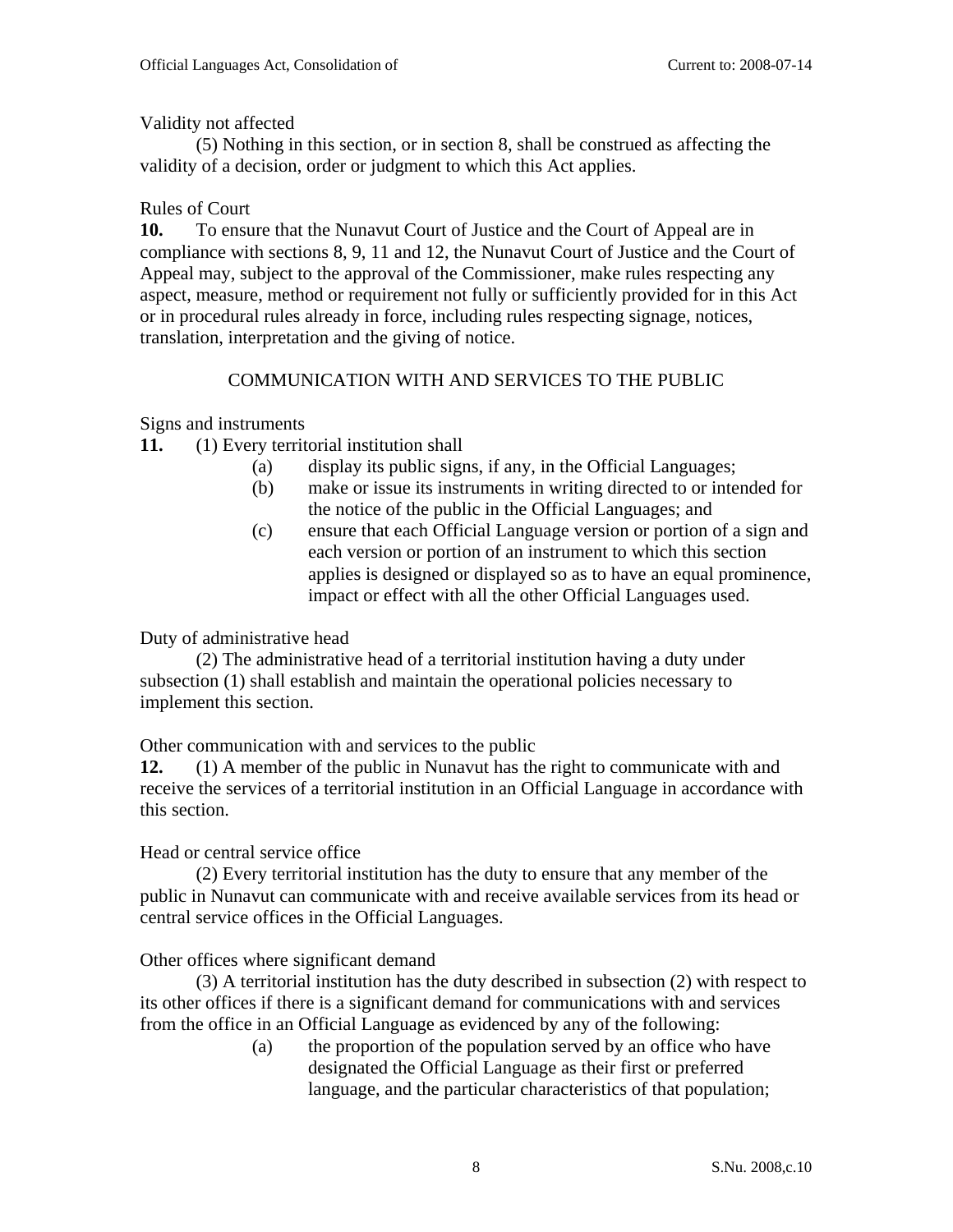(b) the volume of communications or services between an office and members of the public using each Official Language.

Other offices of a territorial institution

(4) A territorial institution has the duty described in subsection (2) with respect to its other offices if due to the nature of an office it is reasonable that communications with and services from that office be available in an Official Language, as evidenced by any of the following:

- (a) the scope, impact or importance of the services in question for members of the public in a specific community or region, in the territory as a whole or in another geographic area;
- (b) the relevance of the services in question to the health, safety, security of members of the public or to the similarly essential matters prescribed by regulation.

Services likely to promote indigenous language

(5) Despite subsections (3) and (4), in the event of special concern about language loss or assimilation, the Commissioner in Executive Council may, by regulation, provide that the duty described in subsection (2) applies to the office of a department of the Government of Nunavut or a public agency on the grounds that its communications or services, or their availability or method of delivery, are likely to have a revitalizing impact on or promote the use of the language indigenous to the affected area or group.

#### Oral and written communications

(6) This section applies to both oral and written communications.

#### Duties of administrative head

(7) The administrative head of a territorial institution having a duty under subsections (2) to (5) shall take appropriate measures consistent with this Act, including posting such signs, providing such notices or taking such other measures as are appropriate

- (a) to provide an active offer of the services in question, making it known to members of the public that they have the right to communicate and receive available services in their Official Language of choice;
- (b) to ensure that the services in question are
	- (i) available to members of the public on request,
	- (ii) delivered with attention to cultural appropriateness and effectiveness, and
	- (iii) of comparable quality;
- (c) to implement this section with respect to its communications and services to the public, including communications or services that are delivered through contract with a third party; and
- (d) to establish and maintain the operational policies necessary to implement this section.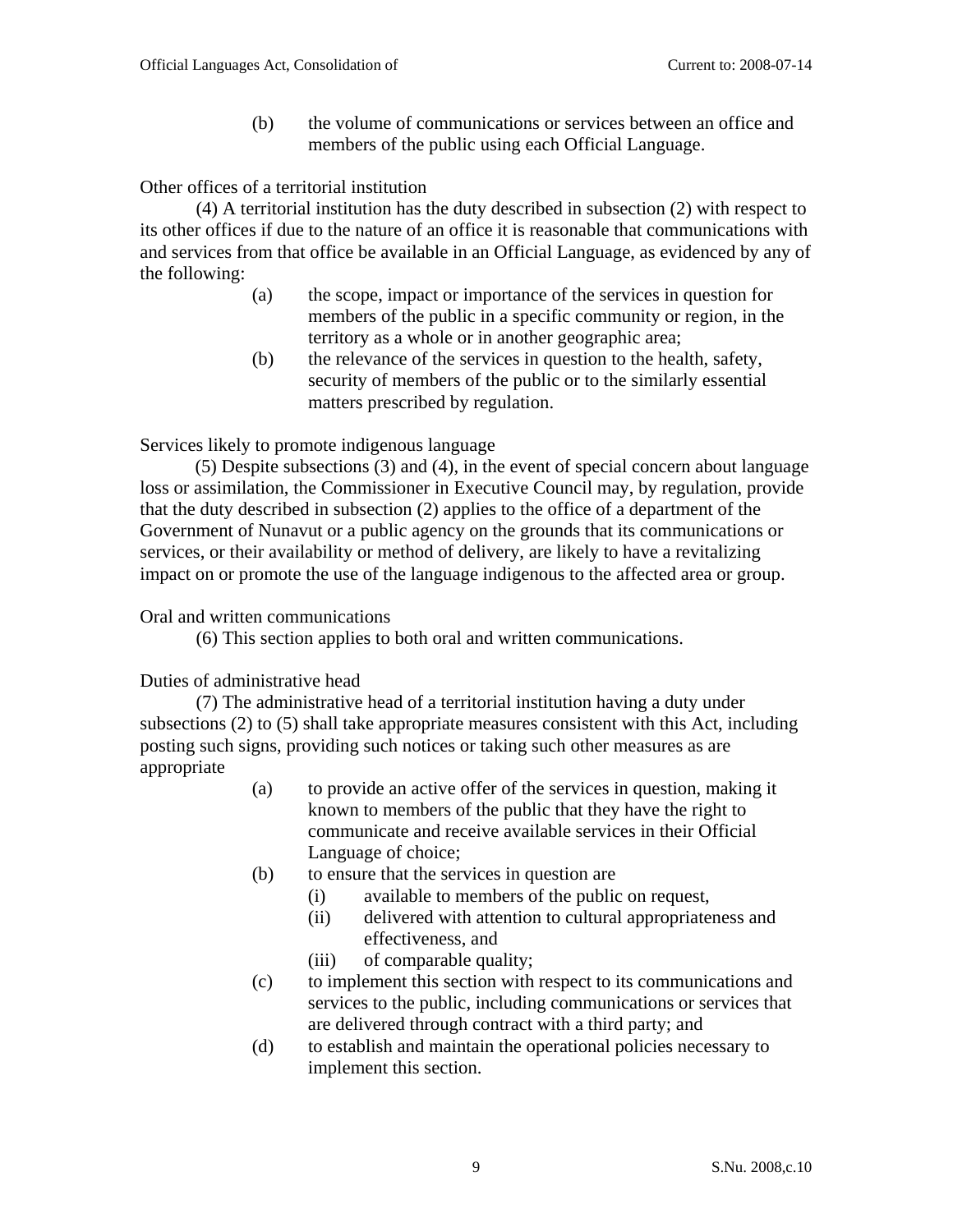Municipal communications and services

(8) If there is a significant demand for communications with and services in an Official Language in a municipality, the administrative head of the municipality has the duty to ensure that members of the public entitled to the municipal communications and services prescribed by regulation, can receive them in that Official Language.

## MANAGEMENT AND ACCOUNTABILITY

## Minister of Languages

**13.** (1) The Minister of Languages, appointed by the Commissioner on the advice of the Premier under section 66 of the *Legislative Assembly and Executive Council Act*, is responsible for the administration of this Act and the regulations.

## Mandate

(2) The Minister shall,

- (a) promote and advocate the equal status of the Official Languages, and the full realization and exercise of the rights and privileges as to the use of the Official Languages provided in this Act;
- (b) promote the efficient and effective implementation of and compliance with this Act by territorial institutions and municipalities;
- (c) coordinate the implementation, monitoring, management and evaluation of language obligations, policies, programs and services by departments of the Government of Nunavut and public agencies; and
- (d) undertake other duties and functions as required by the Commissioner in Executive Council.

## Implementation plan

(3) The Minister shall, in consultation with territorial institutions and municipalities,

- (a) develop and maintain a comprehensive plan for the implementation of language obligations, policies, programs and services by departments of the Government of Nunavut and public agencies;
- (b) include measures in the plan
	- (i) to evaluate and ensure that members of the public service who make or issue communications or deliver services to the public in an Official Language have an acceptable level of oral and written proficiency and skill,
	- (ii) to designate a sufficient number of staff positions in the public service for the discharge of the obligations and duties set out in this Act,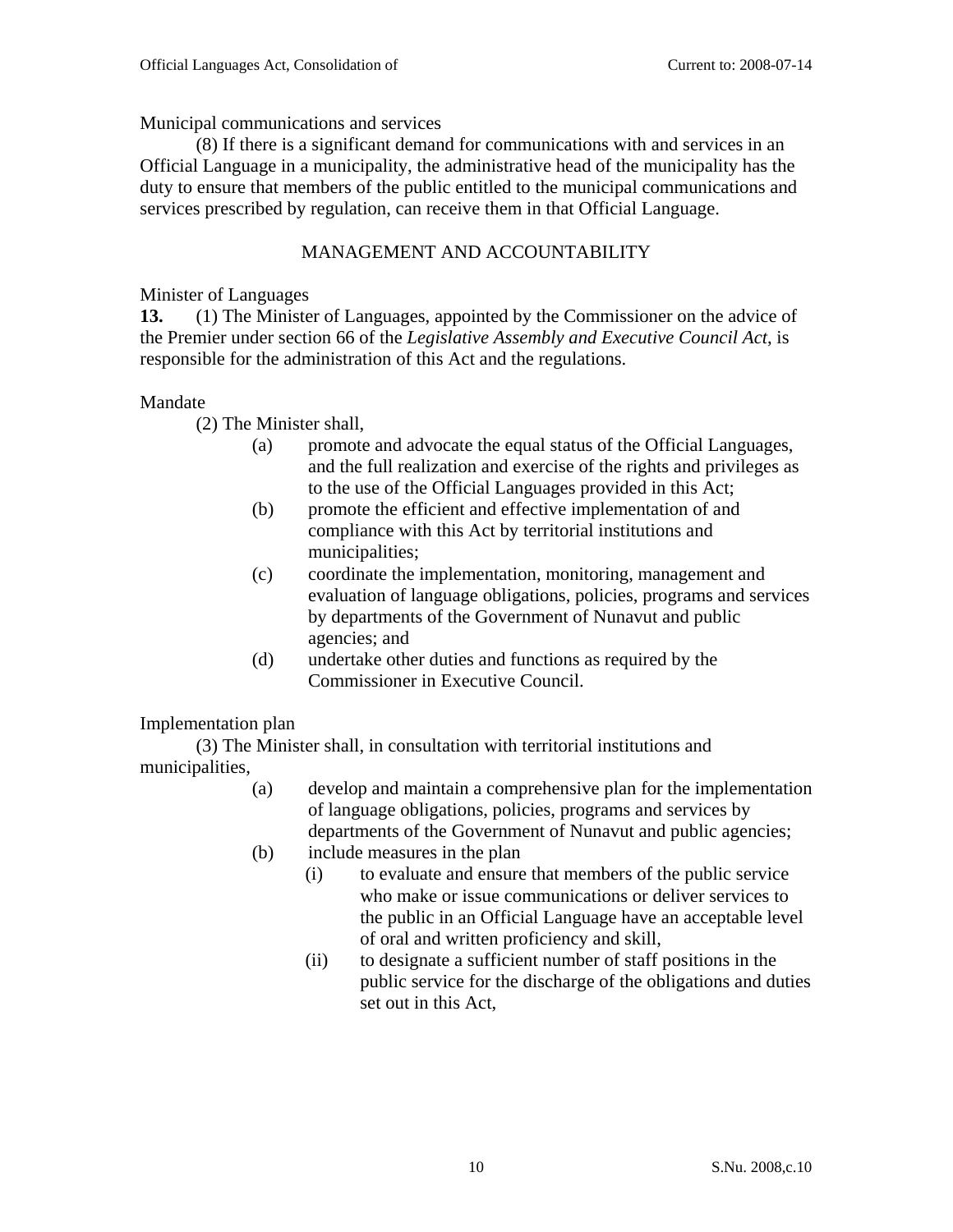- (iii) to monitor and evaluate the performance of departments of the Government of Nunavut or public agencies under this Act and the *Inuit Language Protection Act,* including the periodic review or audit of their compliance and effectiveness,
- (iv) to review the laws of Nunavut and the policies of the Government of Nunavut to ensure their consistency, compliance and effectiveness in implementing and promoting the objectives of this Act and the *Inuit Language Protection Act*, and
- (v) to develop over time, using an approach with reasonable medium and long term goals, the terminology, skills and human resources required for the wider use of the Inuit Language and fuller performance of duties in relation to the Inuit Language in contexts relating to the laws and administration of justice in Nunavut;
- (c) involve Inuit in the setting of priorities, development and maintenance of the plan, and the monitoring and evaluation of results from the plan, in a manner consistent with Article 32 of the Nunavut Land Claims Agreement; and
- (d) involve the English and French language communities and persons or agencies likely to be impacted by the plan during the setting of priorities, development and maintenance of the plan, and the monitoring and evaluation of results from the plan, as it relates to their specific interests.

Minister may direct

(4) The Minister may direct the administrative head of a department of the Government of Nunavut, a public agency or a municipality

- (a) to submit an annual or longer-term implementation plan for consideration under subsection (3); and
- (b) to provide the information that the Minister considers necessary to exercise the powers or perform the duties under this section.

## Executive Council oversight

(5) The Executive Council shall

- (a) approve, reject, vary or refer back to the Minister with directions, the plan developed under subsection (3), and any amendments to the plan that are proposed; and
- (b) receive or require periodic reports from the Minister, or from the administrative head of a department of the Government of Nunavut or a public agency, regarding the performance and implementation of the plan.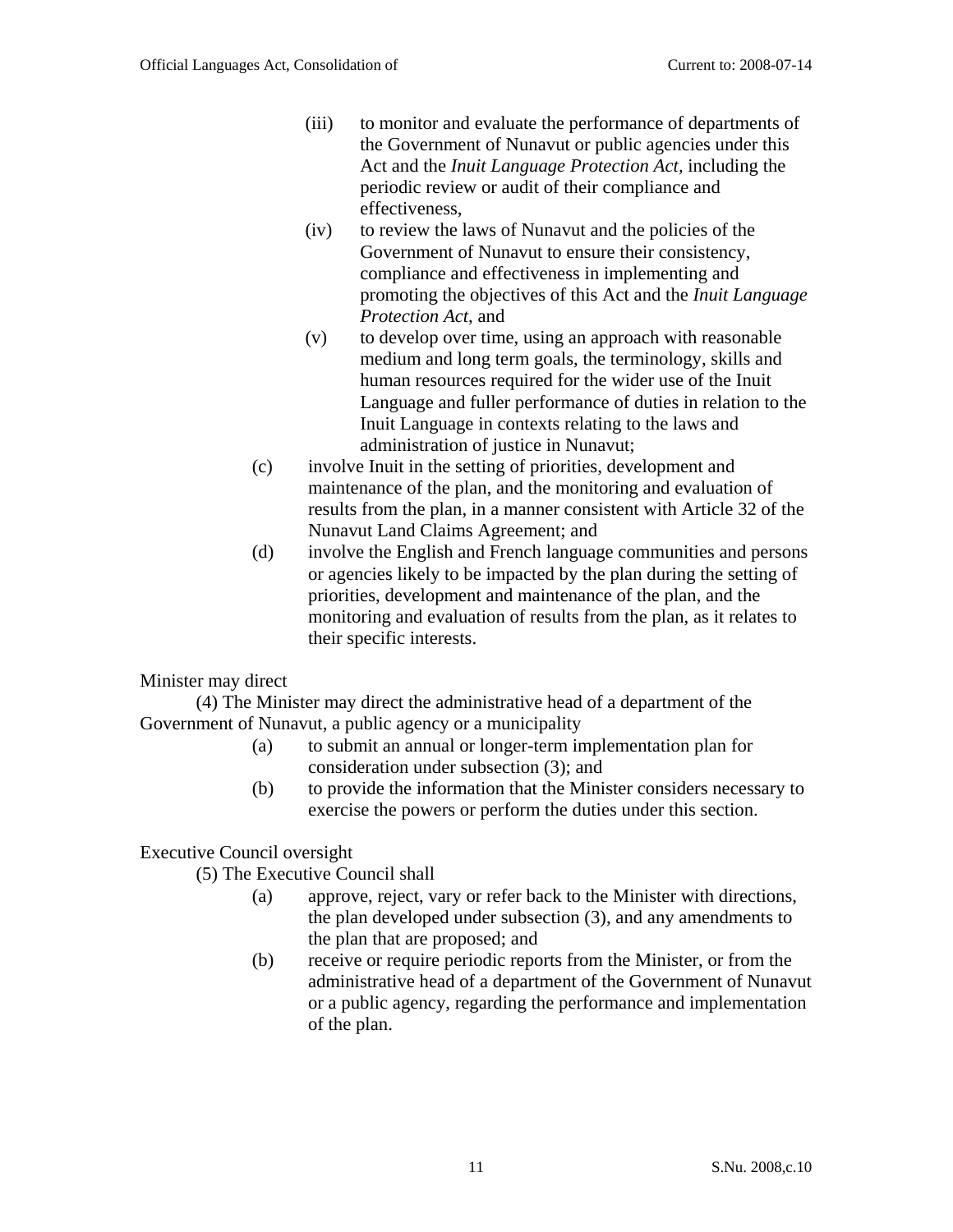Independence affirmed

(6) In exercising the powers and performing the duties under this section, the Minister shall conform to

- (a) the rights, immunities, privileges and powers of the Legislative Assembly and its members; and
- (b) the independence, privileges and powers of the Nunavut Court of Justice and the Court of Appeal.

## Official Languages Promotion Fund

**13.1.** (1) The Official Languages Promotion Fund is established as a special account in the Consolidated Revenue Fund.

Purposes

- (2) The assets in the fund must be used only to promote the following purposes:
	- (a) recognizing and advancing the equal status, rights and privileges of the Official Languages;
	- (b) empowering linguistic and cultural expression in the Official Languages, using all kinds of media;
	- (c) improving Inuit Language literacy and proficiency and reversing language loss and assimilation;
	- (d) developing or revitalizing the Inuit Language and supporting its ongoing use as a language of education, work and daily life in Nunavut;
	- (e) enhancing public, national and international awareness and understanding of this Act, the *Inuit Language Protection Act* and the linguistic and cultural contributions, heritage and aspirations of Nunavummiut;
	- (f) strengthening the vitality of the Francophone and Inuit language communities and creating a positive environment for their cultural expression and collective life in Nunavut.

## **Credits**

- (3) The following must be credited to the fund:
	- (a) money required by court order to be paid into the fund;
	- (b) fines collected under the *Summary Conviction Procedures Act* in relation to any offence under section 27 of this Act or section 33 of the *Inuit Language Protection Act*;
	- (c) donations, bequests and all other payments directed to the fund;
	- (d) a working capital advance to the fund, payable by the Minister from moneys appropriated by the legislature for the purpose.

## Conditional donations

- (4) The Minister may
	- (a) accept donations, bequests or payments that are subject to conditions if the conditions are, in the opinion of the Minister, appropriate to the purposes of the fund; or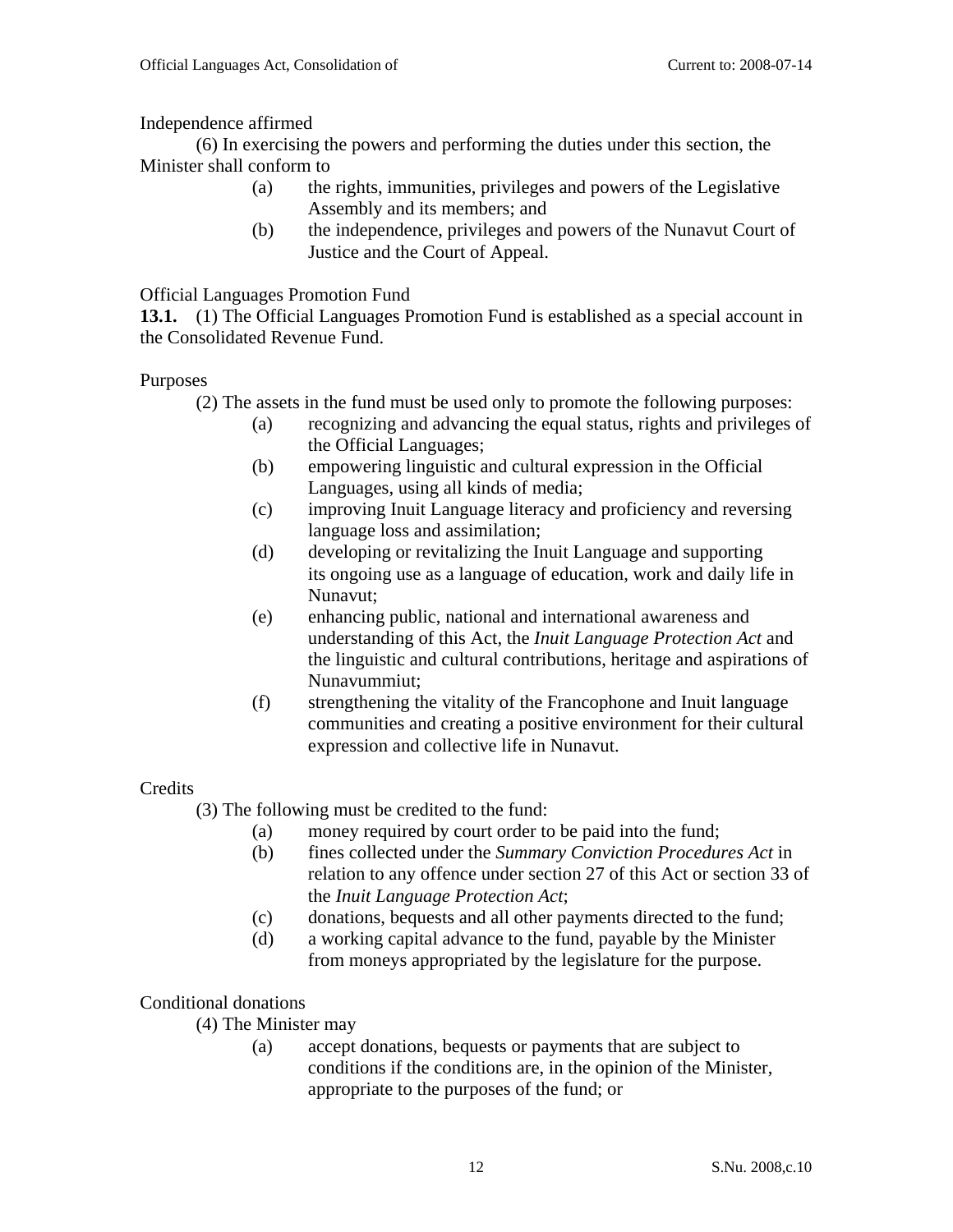(b) may refuse to accept a conditional donation, bequest or payment.

### Compliance with conditions

 (5) Where the Minister accepts a donation, bequest or payment that is subject to conditions, the Minister is bound to comply with those conditions.

### Assignment of authority

(6) The Minister may assign the persons necessary to assist the Minister in the administration of the fund.

#### Investments

(7) Except as authorized under subsection (9), the Minister shall invest money standing to the credit of the fund in accordance with section 57 of the *Financial Administration Act.*

### Interest and income

(8) Interest or income earned by the fund accrues to and becomes part of the fund.

### Disbursement

(9) The fund must be disbursed in the manner prescribed.

### No deficit

(10) The fund must not incur a deficit balance.

#### Fiscal year

(11) The fiscal year of the fund is same as for the Government of Nunavut.

#### Accounts

 (12) The Minister shall ensure that the following records are maintained separately for the accounts of the fund for each fiscal year:

- (a) complete and accurate financial records of its operations that include the prescribed information;
- (b) any other prescribed records or information.

#### Agreements

**14.** (1) The Minister may enter into agreements with the Government of Canada respecting the promotion and protection of the Official Languages or the Official Language communities in Nunavut and shall promote and protect the Official Languages and the vitality of the Official Language communities in a manner consistent with the obligations of Nunavut and of Canada, and with their policies as mutually agreed.

#### Other agreements

(2) The Minister may enter into agreements with the Government of Canada, or another person or agency, respecting the funding or delivery of programs or services or other matters relating to the implementation or any other aspect of this Act or the regulations.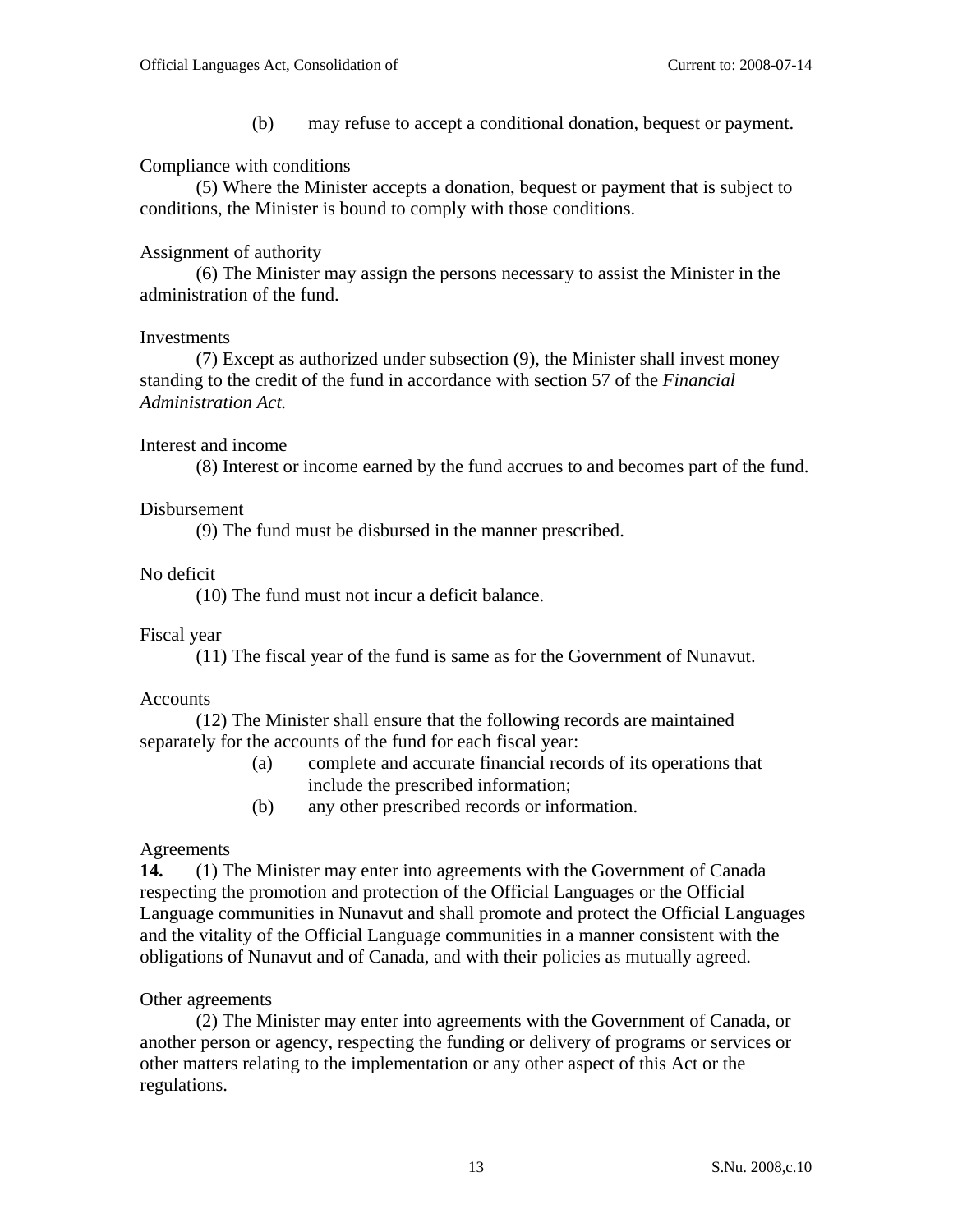## Minister's annual report

**15.** (1) The Minister shall, within 12 months after the end of each fiscal year, prepare and submit to the Speaker of the Legislative Assembly and the Languages Commissioner a report that describes

- (a) all the activities, results achieved and use of government resources during the preceding fiscal year in relation to the discharge of language obligations;
- (b) the establishment, operation or performance of policies, programs and services in this regard; and
- (c) the other information that the Minister considers appropriate.

Report to address implementation plan

(2) The implementation plan referred to in paragraph 13(3)(a) shall be submitted with the Minister's first annual report, and subsequent annual reports shall report and explain subsequent amendments or revisions to and the progress achieved under the implementation plan.

Report to address Official Languages Promotion Fund

(2.1) The Minister's annual report shall set out an income statement, balance statement and statement of operations of the Official Languages Promotion Fund established by section 13.1.

## Tabling report

(3) The Speaker shall cause the annual report to be laid before the Legislative Assembly as soon as is reasonably practicable.

## LANGUAGES COMMISSIONER

## Appointment and Duties of the Languages Commissioner

Appointment of Languages Commissioner

**16.** (1) The Commissioner, on the recommendation of the Legislative Assembly, shall appoint the Languages Commissioner to exercise the powers and perform the duties set out in this Act.

## Eligibility

(2) To be eligible for appointment as the Languages Commissioner, an individual must demonstrate an interest in and willingness to respond to

- (a) the concerns, experiences and perspectives of individuals from or representatives of all three Official Language communities; and
- (b) the specific historic, social and cultural contexts in which languages and linguistic rights are to be advanced under this Act.

Other qualifications

(2.1) The Legislative Assembly may establish additional qualifications or prerequisites to be considered when appointing the Languages Commissioner.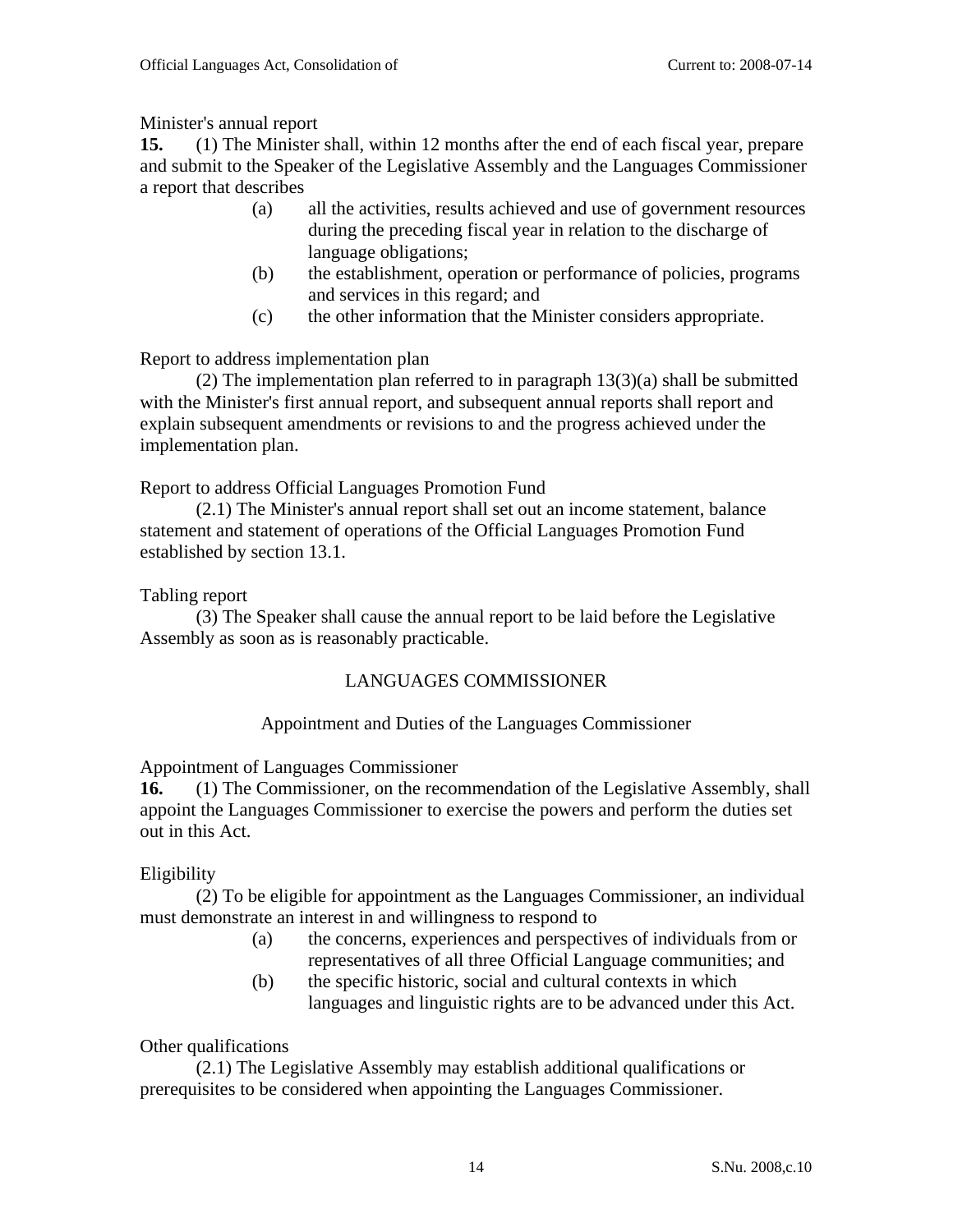#### Not in public service

(3) The Languages Commissioner is not a member of the public service.

### Term of office

(4) Subject to section 17, the Languages Commissioner holds office during good behaviour for a term of four years.

### Continuation after expiry

 (5) The Languages Commissioner continues to hold office after the expiry of the term until reappointed, or until a successor is appointed.

#### Resignation

**17.** (1) The Languages Commissioner may resign at any time by notifying the Speaker in writing or, if the Speaker is absent or unable to act or the office of the Speaker is vacant, by so notifying the Clerk of the Legislative Assembly.

### Removal for cause or incapacity

(2) The Commissioner, on the recommendation of the Legislative Assembly, may, for cause or incapacity, suspend or remove from office the Languages Commissioner.

#### Suspension

(3) If the Legislative Assembly is not sitting, the Commissioner, on the recommendation of the Management and Services Board, may suspend the Languages Commissioner for cause or incapacity.

## Acting Languages Commissioner

**18.** (1) The Commissioner, on the recommendation of the Management and Services Board, may appoint an acting Languages Commissioner if

- (a) the Languages Commissioner is temporarily unable to act because of illness or for another reason;
- (b) the office of Languages Commissioner becomes vacant when the Legislative Assembly is not sitting;
- (c) the Languages Commissioner is suspended when the Legislative Assembly is not sitting; or
- (d) the Languages Commissioner is removed or suspended, or the office of the Languages Commissioner becomes vacant when the Legislative Assembly is sitting, but no recommendation is made by the Legislative Assembly under subsection 16(1) before the end of the sitting.

#### Term

(2) An acting Languages Commissioner holds office during good behaviour until

- (a) the Languages Commissioner returns to office after a temporary absence;
- (b) the suspension of the Languages Commissioner ends; or
- (c) an individual is appointed under subsection 16(1).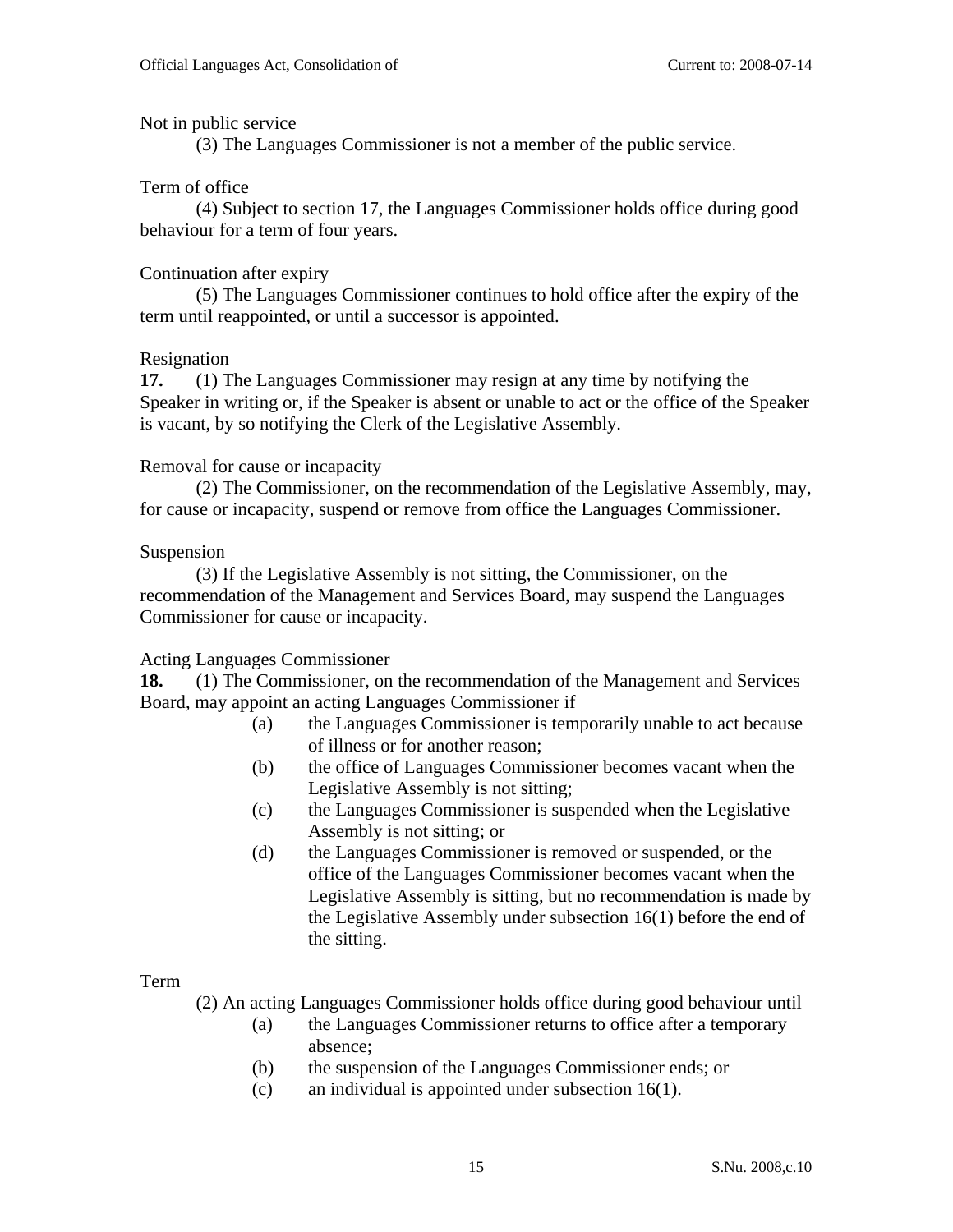## Special Languages Commissioner

**19.** (1) The Commissioner, on the recommendation of the Management and Services Board, may appoint a special Languages Commissioner to act in the place of the Languages Commissioner in respect of a particular matter if

- (a) the Languages Commissioner advises the Management and Services Board that he or she should not act in respect of that particular matter due to a conflict of interest or other reasonable cause; or
- (b) the Legislative Assembly directs, or the Nunavut Court of Justice orders, that a special Languages Commissioner should be appointed.

## Term

(2) A special Languages Commissioner holds office during good behaviour until the conclusion of the matter in respect of which he or she has been appointed.

## Application to special Languages Commissioner

**20.** Sections 21 to 23, 25 to 34 and 36 apply in the same manner and to the same extent to a special Languages Commissioner exercising the powers and performing the duties of his or her office as to the Languages Commissioner appointed under subsection 16(1).

## Staff

**20.1.** (1) The Languages Commissioner may appoint such staff as are necessary for the proper conduct of the duties of the Languages Commissioner, despite the *Public Service Act*.

## *Public Service Act*

(2) The staff appointed under subsection (1) are members of the public service as defined in the *Public Service Act*.

## Status of Languages Commissioner

(3) For all purposes relating to this section, the Languages Commissioner shall rank as and have all the powers of a deputy head under the *Public Service Act*.

## Engaging assistance

**21.** (1) The Languages Commissioner may engage or retain the services of counsel, experts and other persons that the Languages Commissioner considers necessary to the exercise of the powers and performance of the duties of the Languages Commissioner in all the Official Languages.

## Elders

 (2) The Languages Commissioner may consult with or engage Elders for assistance with dispute resolution, or for the purposes relating to Inuit Qaujimajatuqangit in the exercise of the powers and performance of the duties of the Languages Commissioner that the Languages Commissioner considers appropriate.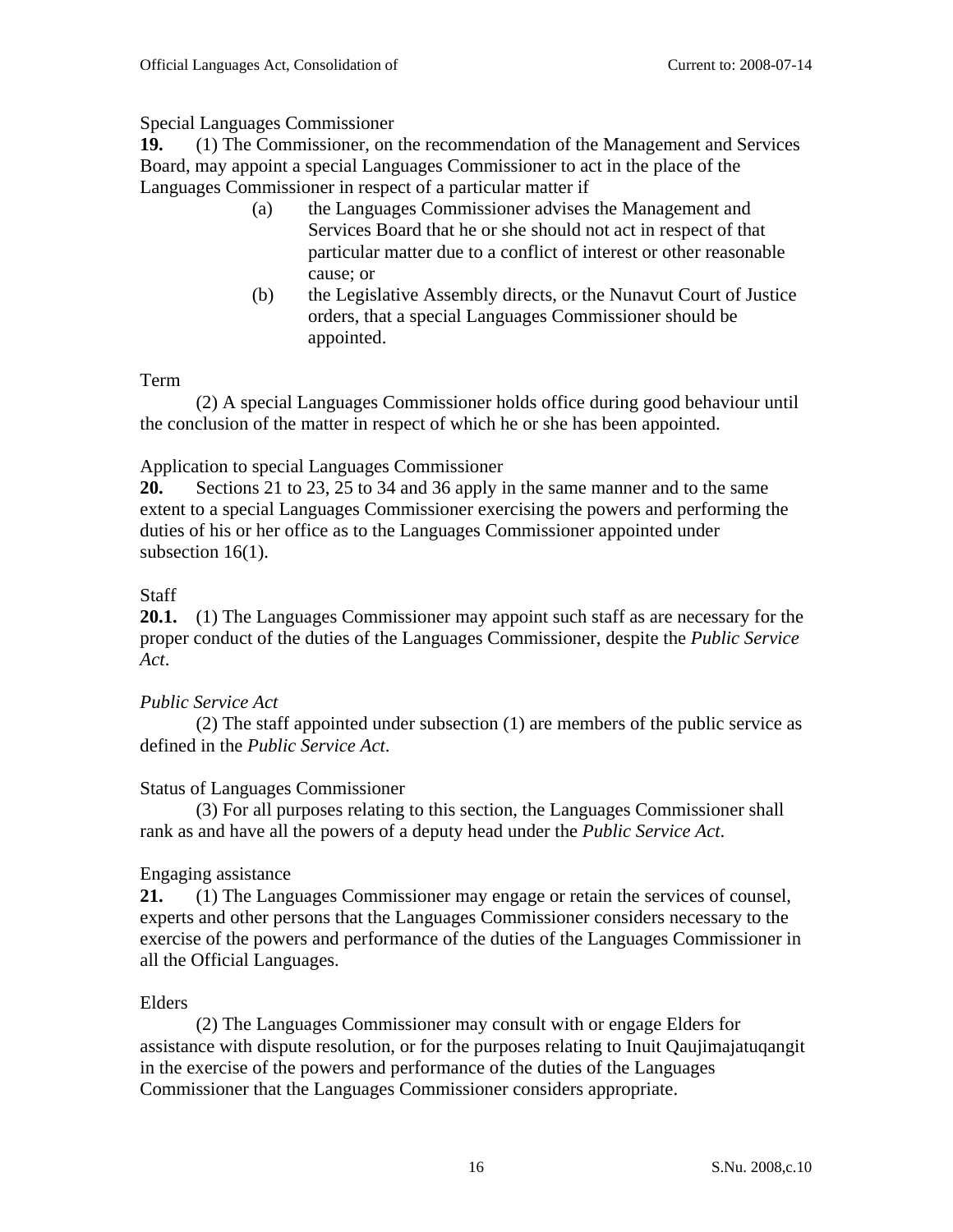## Duty of Languages Commissioner

**22.** (1) It is the duty of the Languages Commissioner to take all actions and measures within the authority of the Languages Commissioner to ensure that Official Language rights, status and privileges are recognized, and the duties respecting the Official Languages are performed.

## Specific duties

(2) Without limiting the generality of subsection (1), the duties of the Languages Commissioner include

- (a) investigating whether the requirements of this or any other Act, regulation, policy or procedure concerning the Official Languages have been appropriately performed, and providing reports about the results of the investigation and recommendations, if any;
- (b) developing mediation and other methods consistent with Inuit Qaujimajatuqangit, and using these methods when appropriate to resolve concerns about the performance of legislative, policy or procedural language obligations; and
- (c) commenting on the implementation activities and performance of territorial institutions and municipalities under this Act, and on their compliance with the spirit and intent of this Act.

## Authorizing other duties or powers

(3) The Languages Commissioner shall exercise such other powers and perform such other duties as are assigned to the Languages Commissioner by this and any other Act.

## Inuit Qaujimajatuqangit

**22.1.** (1) The following general principles and concepts of Inuit Qaujimajatuqangit apply in respect of the exercise of the powers and performance of the duties of the Languages Commissioner under sections 20.1, 21, paragraph 22(2)(b), section 30 and subsections  $32(1)$  and  $(3)$ :

- (a) *Inuuqatigiitsiarniq* (respecting others, relationships and caring for people);
- (b) *Tunnganarniq* (fostering good spirit by being open, welcoming and inclusive);
- (c) *Pijitsirniq* (serving and providing for family or community, or both);
- (d) *Aajiiqatigiinniq* (decision making through discussion and consensus);
- (e) *Piliriqatigiinniq* or *Ikajuqtigiinniq* (working together for a common cause);
- (f) *Qanuqtuurniq* (being innovative and resourceful).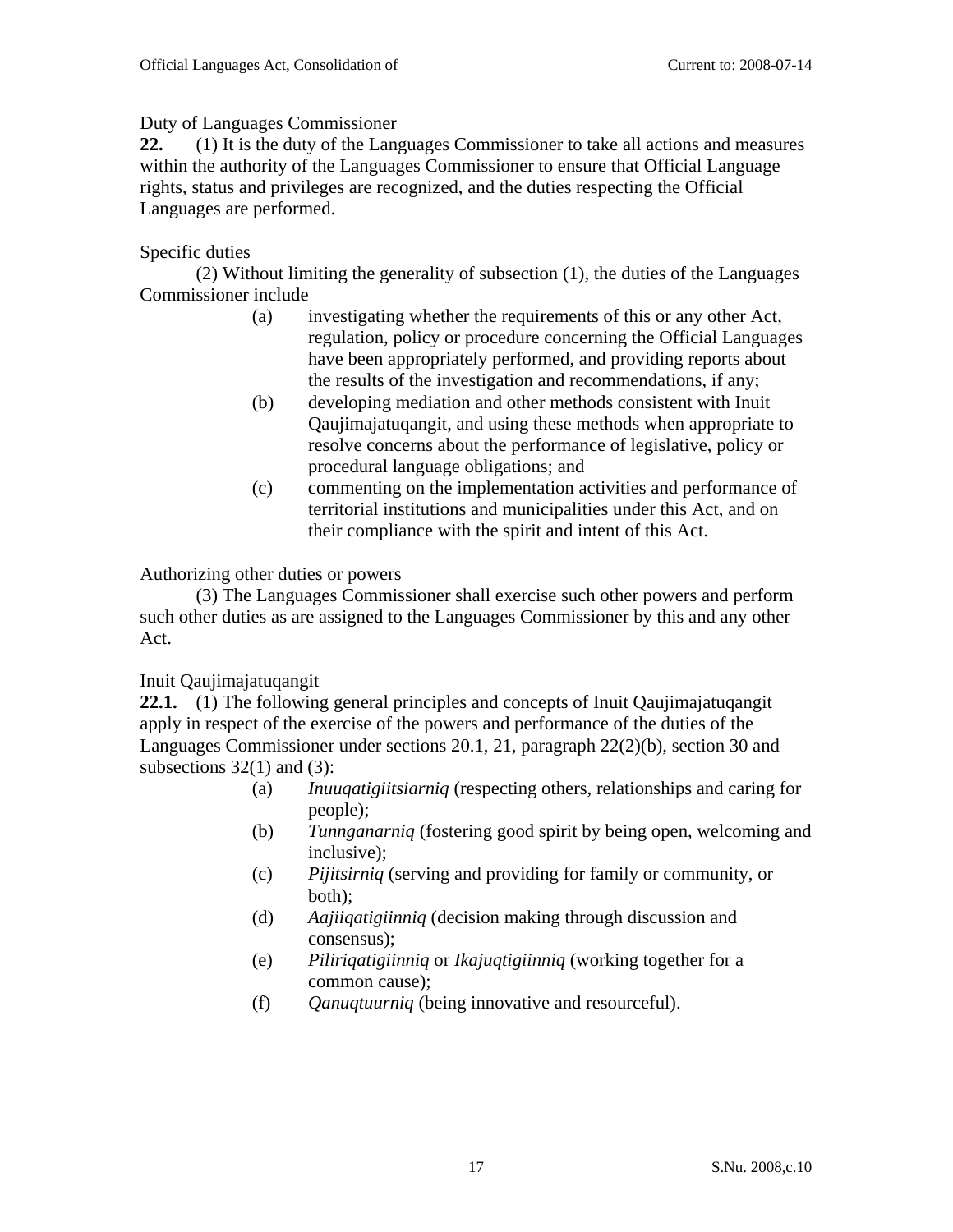Other Inuit societal values

(2) The Languages Commissioner may, in the exercise of the powers and performance of the duties of the Languages Commissioner, identify, use or incorporate other Inuit societal values that the Languages Commissioner considers to be relevant and beneficial.

## Immunity from proceedings

**23.** (1) No legal action or proceeding may be brought against the Languages Commissioner, or against a person acting on behalf or under the direction of the Languages Commissioner for anything, in good faith, done, omitted, caused, reported or said in the course of the exercise or purported exercise of a power or the performance or purported performance of a duty of the Languages Commissioner.

## Protection respecting libel or slander

- (2) For the purposes of an Act or law respecting libel or slander,
	- (a) anything said, all information supplied and all documents and things produced in the course of an investigation, mediation or other proceeding before the Languages Commissioner are privileged to the same extent as if it were a proceeding in court; and
	- (b) a report made by the Languages Commissioner and a fair and accurate account of the report in news media, a periodical publication or broadcast are privileged to the same extent as if the report of the Languages Commissioner were the order of a court.

Languages Commissioner's annual report

**24.** (1) The Languages Commissioner shall, within 12 months after the end of each fiscal year, prepare and submit to the Speaker of the Legislative Assembly an annual report of the conduct of the office and the discharge of the duties of the Languages Commissioner during the preceding year, including

- (a) the appointment and activities of an acting or special Languages Commissioner during the preceding fiscal year;
- (b) a description of the number and type of applications and requests made under this Act and under the *Inuit Language Protection Act*, the status or resolution of the applications or requests that were active during the preceding fiscal year and information about any instances where recommendations made by the Languages Commissioner after an investigation have not been followed; and
- (c) an assessment of the effectiveness of the enforcement powers exercised and duties performed by the Languages Commissioner, with any recommended changes that the Languages Commissioner considers necessary or desirable to improve compliance with this Act or the *Inuit Language Protection Act*.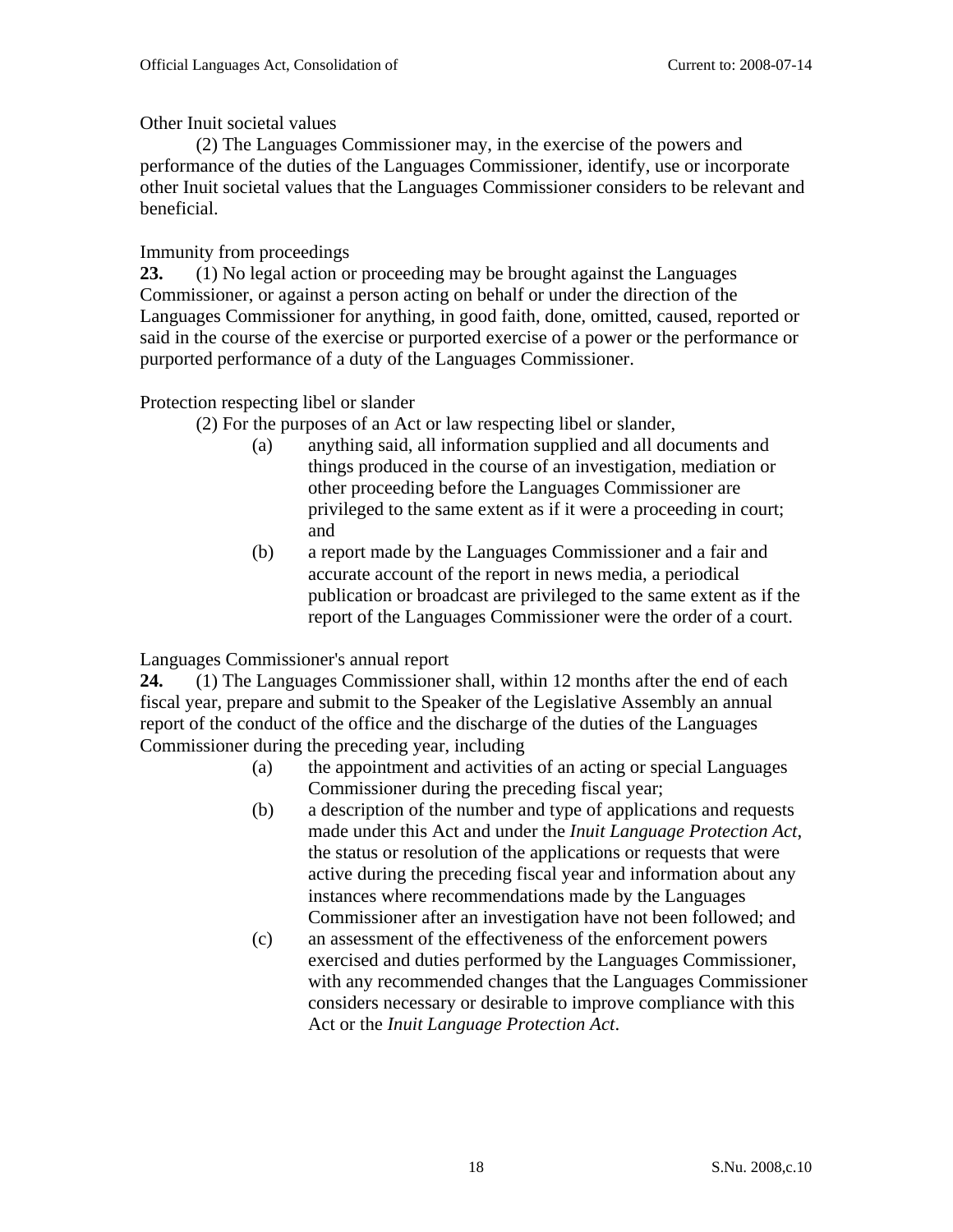Tabling annual report

(2) The Speaker shall cause the annual report to be laid before the Legislative Assembly as soon as is reasonably practicable.

## Confidentiality and Disclosure of Information

## Confidentiality

**25.** (1) Except as authorized or required by law, the Languages Commissioner and every person acting on behalf or under the direction of the Languages Commissioner shall maintain confidentiality and shall not disclose information received in the performance of his or her duties.

## Necessary disclosure

 (2) Despite subsection (1), the Languages Commissioner may disclose, or authorize a person acting on behalf or under the direction of the Languages Commissioner to disclose, information that the Languages Commissioner considers necessary

- (a) to further an investigation; or
- (b) to establish grounds for conclusions and recommendations made in a report issued in the course of the exercise of a power or the performance of a duty of the Languages Commissioner.

## Disclosure for proceedings under Act

(3) Despite subsection (1), the Languages Commissioner may disclose, or authorize a person acting on behalf or under the direction of the Languages Commissioner to disclose, information that the Languages Commissioner or a court considers necessary in a proceeding under this Act or the *Inuit Language Protection Act*, or an appeal of such proceeding.

## Evidence not compellable

(4) The Languages Commissioner and any person acting on behalf or under the direction of the Languages Commissioner is not a compellable witness in respect of any information or evidence received in the performance of duties or exercise of powers under this Act, except in a proceeding under this Act or the *Inuit Language Protection Act*, or an appeal of such proceeding.

## **Paramountcy**

(5) If there is an inconsistency or conflict between this section and the *Access to Information and Protection of Privacy Act* or the regulations made under that Act, this section prevails to the extent of the inconsistency or conflict.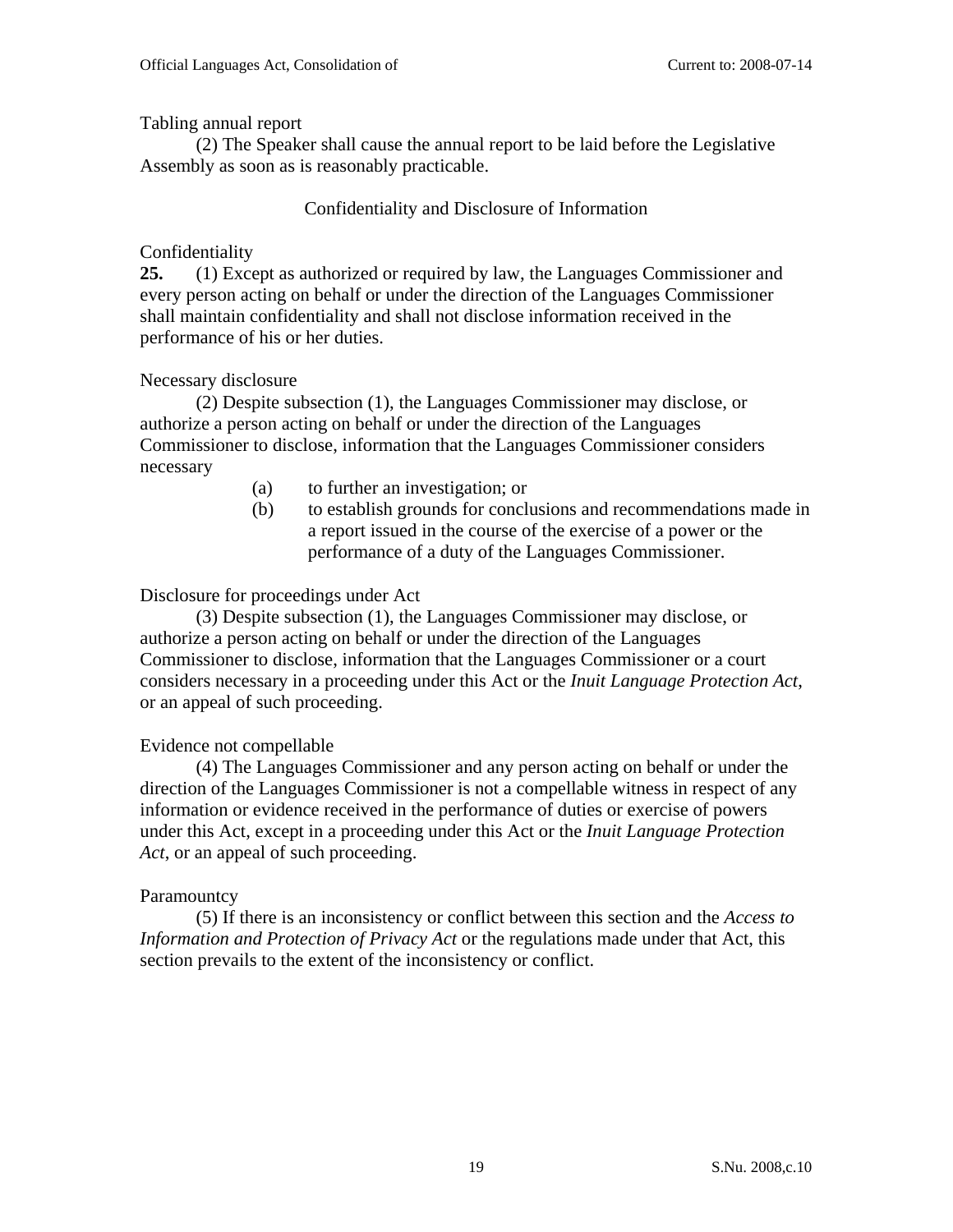### Rules, procedures and forms

Rules, procedures and forms

**25.1.** (1) Subject to this Act, the Languages Commissioner shall make rules governing the procedures and forms that may be used and the manner in which the powers conferred and duties imposed by this Act will be exercised and performed.

### Application of *Statutory Instruments Act*

(2) Rules made under subsection (1) are not statutory instruments or regulations within the meaning of the *Statutory Instruments Act*.

### Investigation

### Application for investigation

**26.** (1) A person may apply to the Languages Commissioner orally, or in another form that the Languages Commissioner considers to be satisfactory, for the investigation of concerns that, in the administration of the affairs of a territorial institution or municipality,

- (a) the status of an Official Language has not been recognized;
- (b) a provision of this or any other Act or regulation relating to the status, use or protection of an Official Language has not been complied with; or
- (c) the spirit and intent of this Act or the *Inuit Language Protection Act* has not been fulfilled.

## Languages Commissioner may initiate

(2) On the Languages Commissioner's own initiative, or at the request of a territorial institution, a municipality or a member or committee of the Legislative Assembly, the Languages Commissioner may commence an investigation on the grounds for concern referred to in subsection (1).

#### Investigation

(3) On receipt of an application or request made under this section, the Languages Commissioner shall evaluate the concerns and, subject to subsection 28(1), shall investigate.

#### Combining investigations

(4) The Languages Commissioner may conduct a single investigation of two or more applications or requests, if he or she is satisfied that it is fair and reasonable in the circumstances to do so.

#### Protection for involved persons

**27.** (1) No person shall discharge, suspend, expel, intimidate, coerce, evict, impose a pecuniary or other penalty on or otherwise discriminate against a person because that person applies for or requests an investigation, gives evidence or assists in an investigation, inquiry or reporting of a concern to the Languages Commissioner.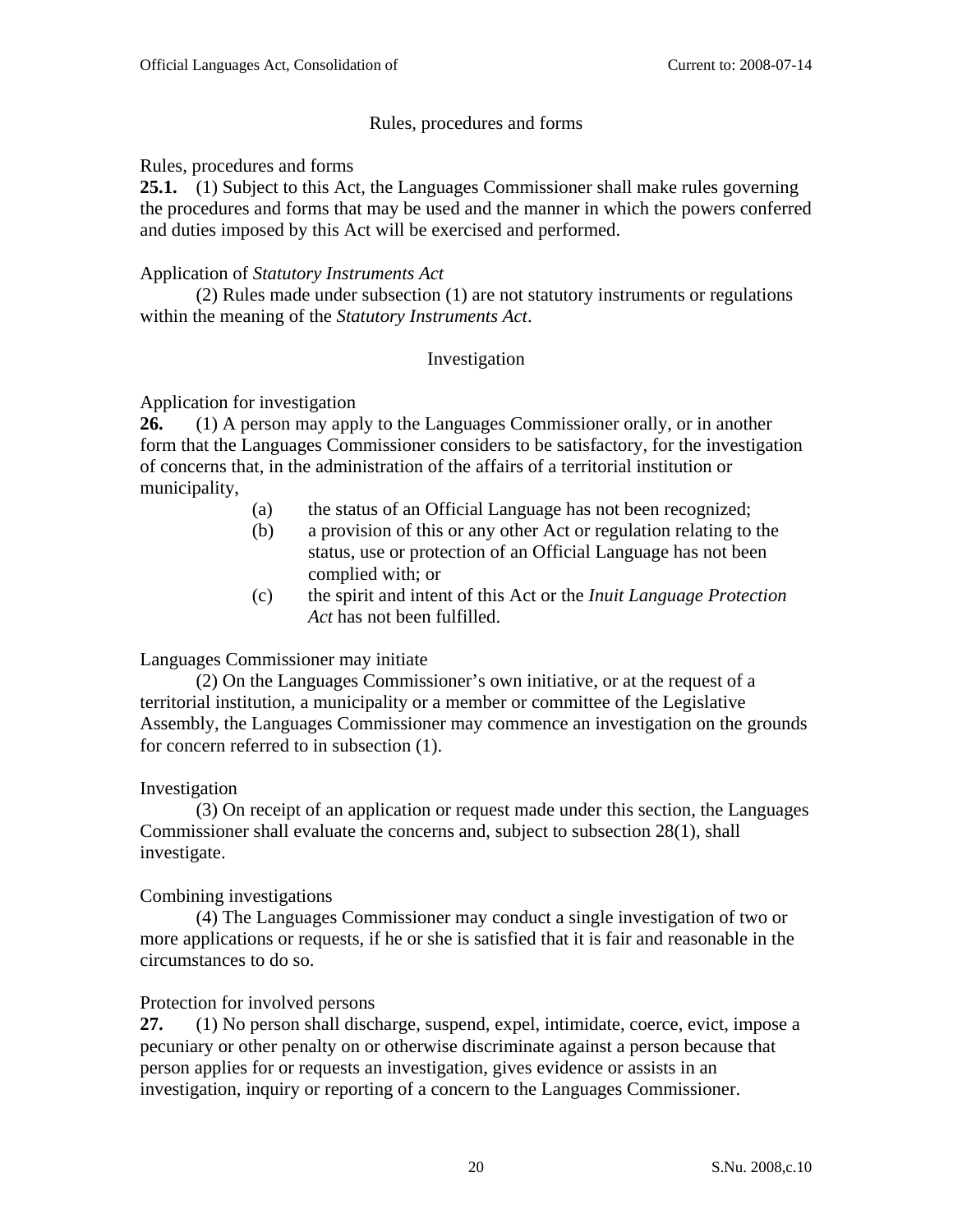Penalty

 (2) Every person who contravenes subsection (1) is guilty of an offence and is liable on summary conviction,

- (a) if an individual, to a fine not exceeding \$5,000; and
- (b) if a body corporate or another body with legal capacity, to a fine not exceeding \$25,000.

Refuse or discontinue investigation

**28.** (1) The Languages Commissioner may refuse to investigate or may discontinue an investigation if, in the opinion of the Languages Commissioner, any of the following situations exist:

- (a) the concerns identified primarily affect an individual or individuals other than the applicant or party requesting an investigation, and the directly affected individual or individuals do not wish to proceed;
- (b) all or part of the concerns identified in the application or request may be dealt with and remedied, adequately and appropriately, under another Act or using another available procedure;
- (c) the application or request is frivolous, vexatious, not made in good faith or concerns a trivial matter;
- (d) the applicant or party requesting an investigation has withdrawn or abandoned the application or request;
- (e) the concerns identified in the application or request have been resolved.

## Considerations

(1.1) Before making a determination under subsection (1), the Languages Commissioner shall consider all relevant circumstances, including the possibility that a directly affected individual, an applicant or a party who requested the investigation may be reluctant to proceed or an application or request may have been withdrawn, abandoned or represented as having been resolved because of an abuse or imbalance of power.

## Inform affected persons

(2) If the Languages Commissioner refuses to investigate or discontinues an investigation under subsection (1), the Languages Commissioner shall

- (a) inform the applicant or party who requested the investigation and such other affected persons as the Languages Commissioner considers appropriate of that decision at a time and in a manner that the Languages Commissioner considers appropriate; and
- (b) provide a written confirmation to the applicant or party who requested the investigation and such other affected persons as the Languages Commissioner considers appropriate
	- (i) that the Languages Commissioner has refused to investigate or has discontinued an investigation under subsection (1), and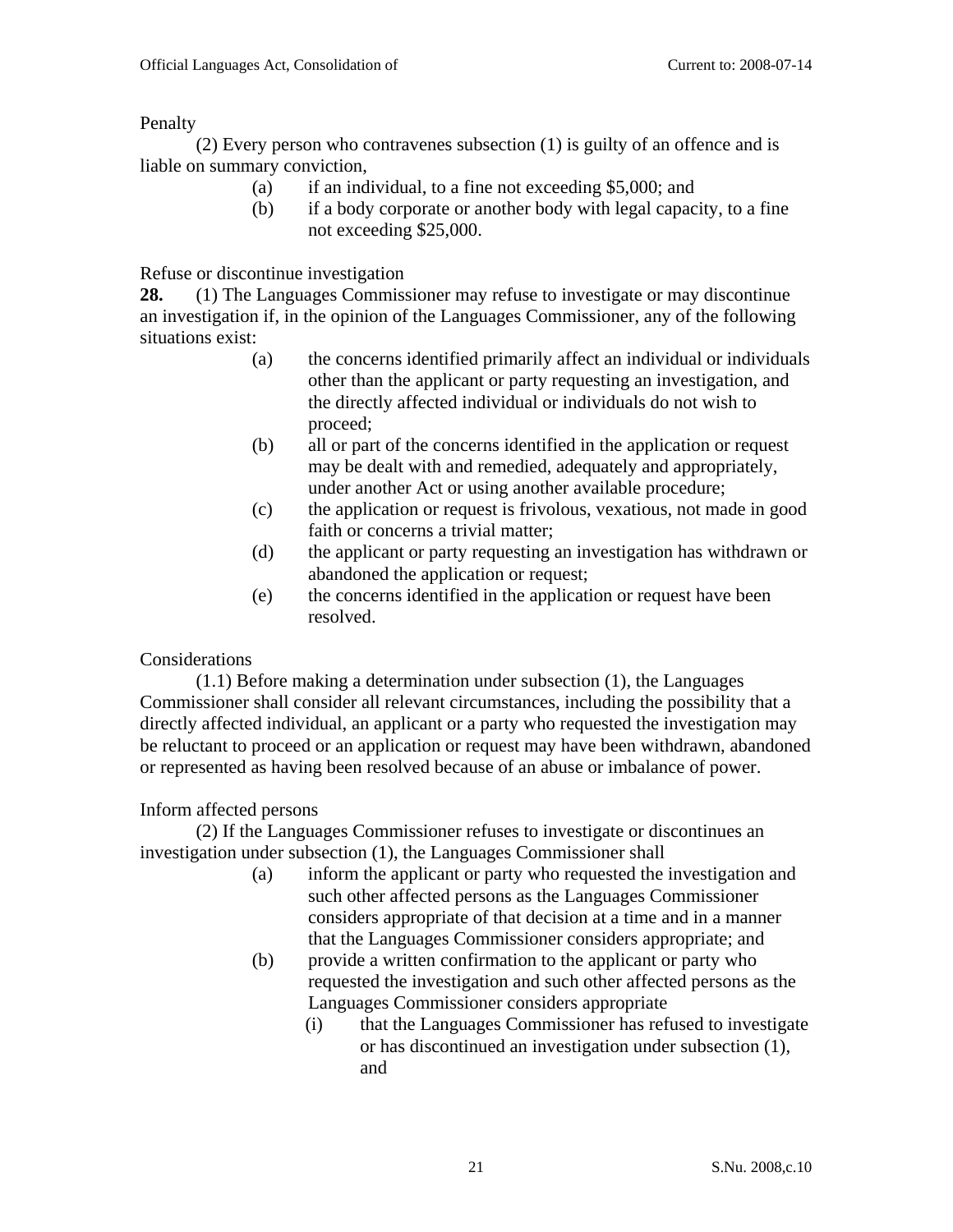(ii) the date when the information required by paragraph (a) was provided.

Notice and consultation

**29.** (1) If the Languages Commissioner decides to investigate, the Languages Commissioner shall,

- (a) before commencing the investigation,
	- (i) notify the Minister, the administrative head of the territorial institution or municipality affected and any other person the Languages Commissioner considers appropriate to notify in the circumstances, and
	- (ii) consult with the administrative head of the territorial institution or municipality affected and with any other person the Languages Commissioner considers appropriate, to attempt to resolve the concerns raised or for any other purpose; and
- (b) before making a report or recommendation that may adversely affect a person, territorial institution or municipality, consult with that person, territorial institution or municipality.

No hearing as of right

 (2) The Languages Commissioner is not required to hold a hearing and no person is entitled to be heard by the Languages Commissioner except as provided in this Act.

Non-investigative resolution

**30.** The Languages Commissioner may recommend or use mediation and other means consistent with Inuit Qaujimajatuqangit in attempting to resolve concerns identified in an application or request made under subsection 26(1) or (2).

Investigation powers and procedure

**31.** (1) Except as provided in this section, the Languages Commissioner may, during an investigation, request and obtain information from the persons and in the manner the Languages Commissioner considers appropriate, and may take one or more of the following actions without being bound by the rules of evidence or proceedings in civil cases:

- (a) enter and inspect premises occupied by a territorial institution or municipality at any reasonable time;
- (b) make the inquiries while in those premises that Languages Commissioner considers appropriate, including talking in private with any individual on a voluntary basis;
- (c) request and examine information, records and objects, make or require copies or take photographs that the Languages Commissioner considers relevant to the concerns under investigation;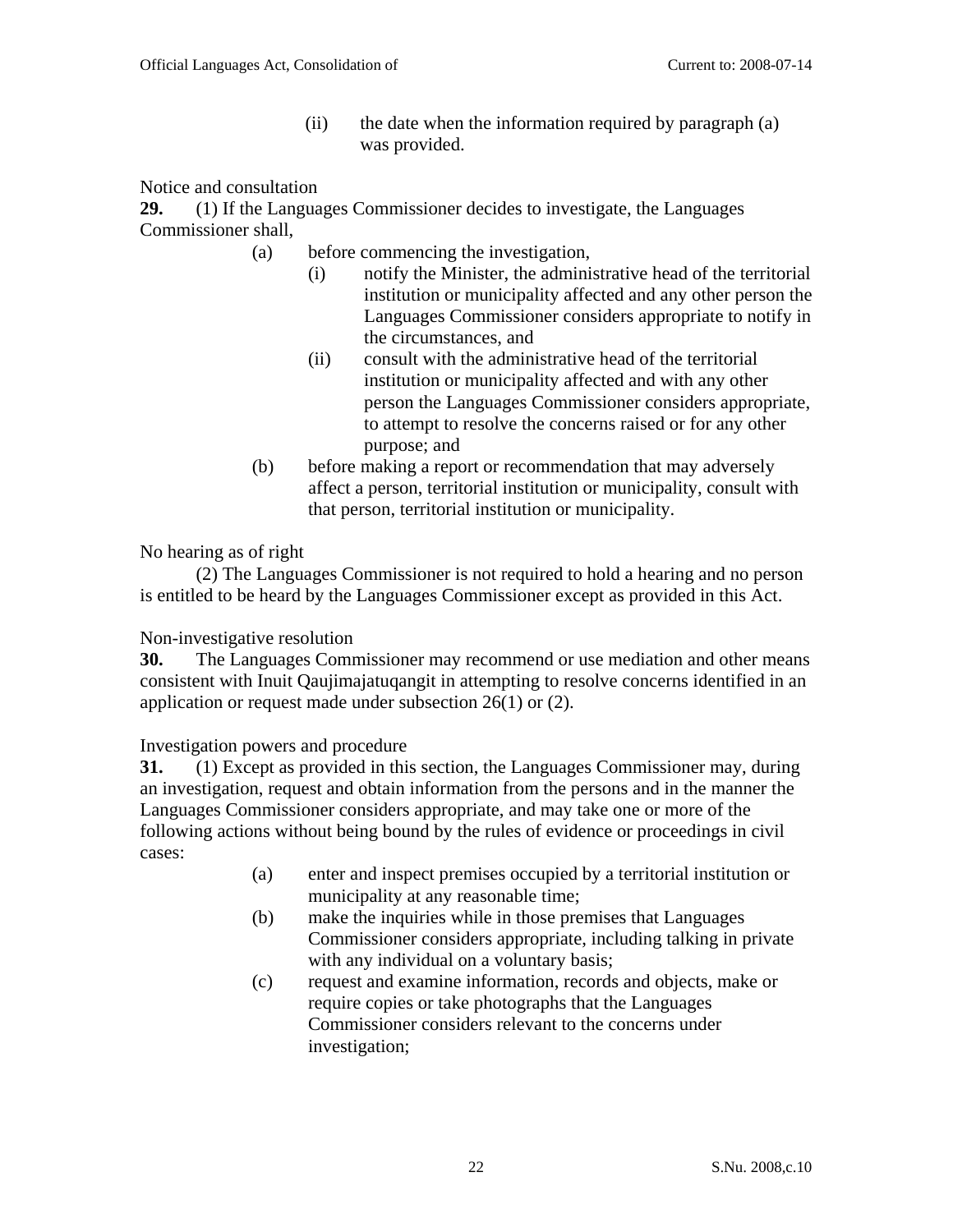(d) accept or exclude any information or evidence as the Languages Commissioner considers appropriate, whether or not it would be admissible or excluded in a civil case.

### Summons and disclosure

(2) Subject to giving reasonable notice, the Languages Commissioner may in the course of an investigation

- (a) summon and enforce the appearance of a person as a witness;
- (b) administer oaths and affirmations;
- (c) compel a person to give evidence on oath or affirmation, including by way of an affidavit, at a time and place the Languages Commissioner specifies; and
- (d) compel a person to produce documents and things in the person's possession or control that the Languages Commissioner considers relevant to the concerns under investigation, at a time and place the Languages Commissioner specifies.

#### Other powers

(3) In exercising the powers under subsections (1) and (2), the Languages Commissioner has the same powers and duties as are vested in a court of law in civil cases.

#### Limitation

(4) The exercise of the Languages Commissioner's powers under this section is limited by and shall conform to

- (a) the rights, immunities, privileges and powers of the Legislative Assembly and its members; and
- (b) the independence, duties, privileges and powers of the Nunavut Court of Justice and the Court of Appeal.

#### Protocol

(5) The Languages Commissioner shall establish and adhere to a protocol with the Speaker of the Legislative Assembly on behalf of the Legislative Assembly and its members, and with the Nunavut Court of Justice and the Court of Appeal, regarding the Languages Commissioner's exercise of powers and performance of duties under this section.

#### Procedure after investigation

**32.** (1) If, after carrying out an investigation, the Languages Commissioner is of the opinion that a matter should be referred to a territorial institution or municipality for consideration or action, the Languages Commissioner shall prepare and submit a report of that opinion and the reasons for it to the administrative head of the territorial institution or municipality in question.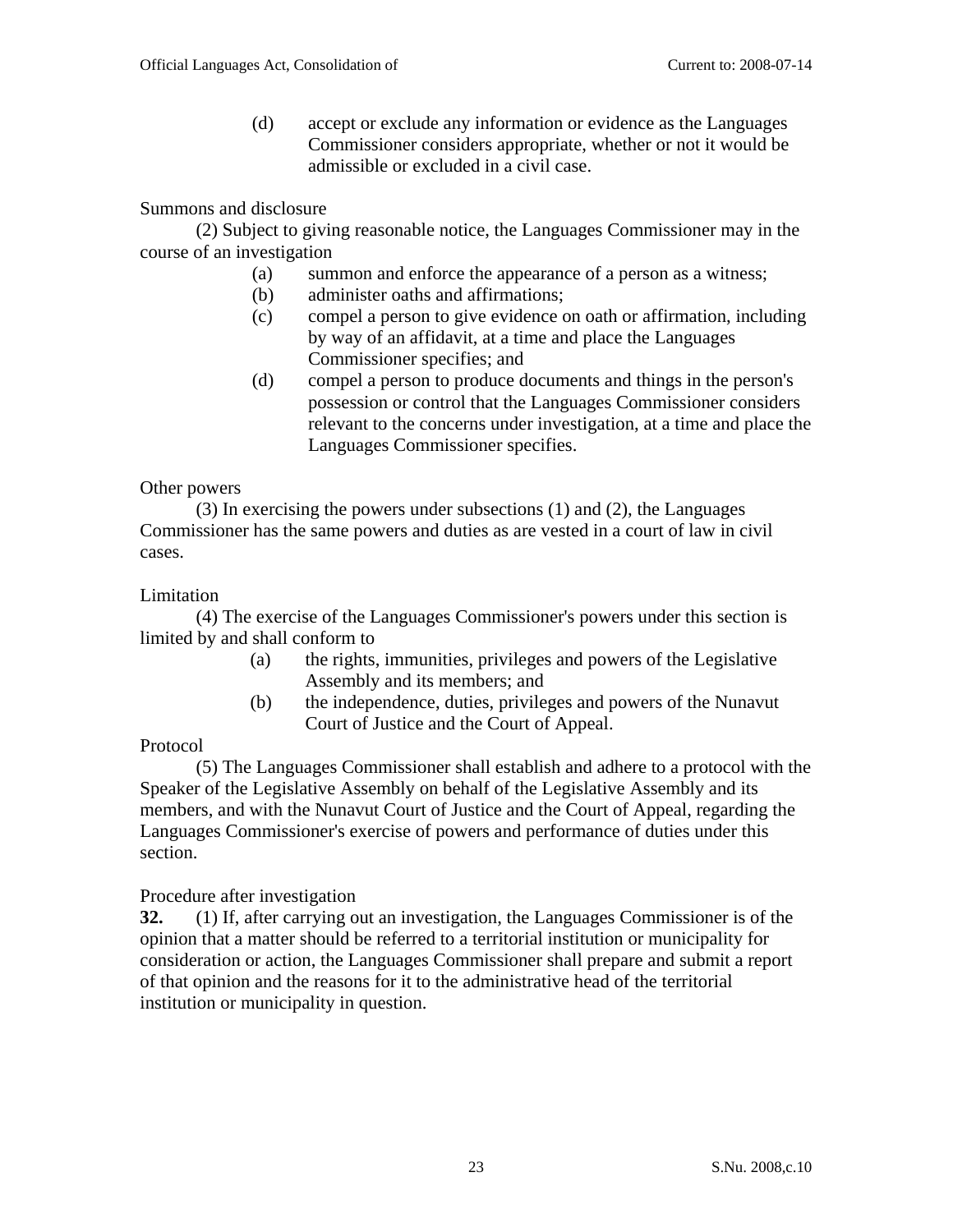## Copy to Premier and Minister

(2) If the territorial institution referred to in subsection (1) is a department of the Government of Nunavut or a public agency, the Languages Commissioner shall submit a copy of his or her report and reasons to the Premier and to the Minister responsible for the department or public agency.

## Report and reply

(3) In a report under subsection (1), the Languages Commissioner may make the recommendations that he or she considers appropriate, and may request that the administrative head of the territorial institution or municipality in question reply to the recommendations of the Languages Commissioner within a specified time indicating

- (a) the action that has been or is proposed to be taken to give effect to the recommendations; and
- (b) if no action has been or is proposed to be taken, the reasons for not following that recommendation.

## Investigation report to Legislative Assembly

**32.1**. (1) If no action is taken that the Languages Commissioner considers adequate or appropriate within a reasonable time after a report is submitted under subsection 32(1) or (2), the Languages Commissioner may prepare and submit an investigation report to the Speaker of the Legislative Assembly.

## Tabling investigation report

(2) The Speaker shall cause the investigation report to be laid before the Legislative Assembly as soon as is reasonably practicable.

## Inform affected persons

- **33.** The Languages Commissioner shall in every case
	- (a) at a time and in a manner that the Languages Commissioner considers appropriate and consistent with section 25, inform the applicant or party who requested the investigation, and such other affected persons as the Languages Commissioner considers appropriate, of the result of the investigation, the recommendations made and the actions taken or proposed; and
	- (b) confirm in writing to the applicant or party who requested the investigation and such other affected persons as the Languages Commissioner considers appropriate
		- (i) that the Languages Commissioner has concluded the investigation, and
		- (ii) the date when the information required by paragraph (a) was provided.

## Reports and information final

**34.** (1) Reports and information provided by the Languages Commissioner under this Act are not subject to appeal or to review by a court.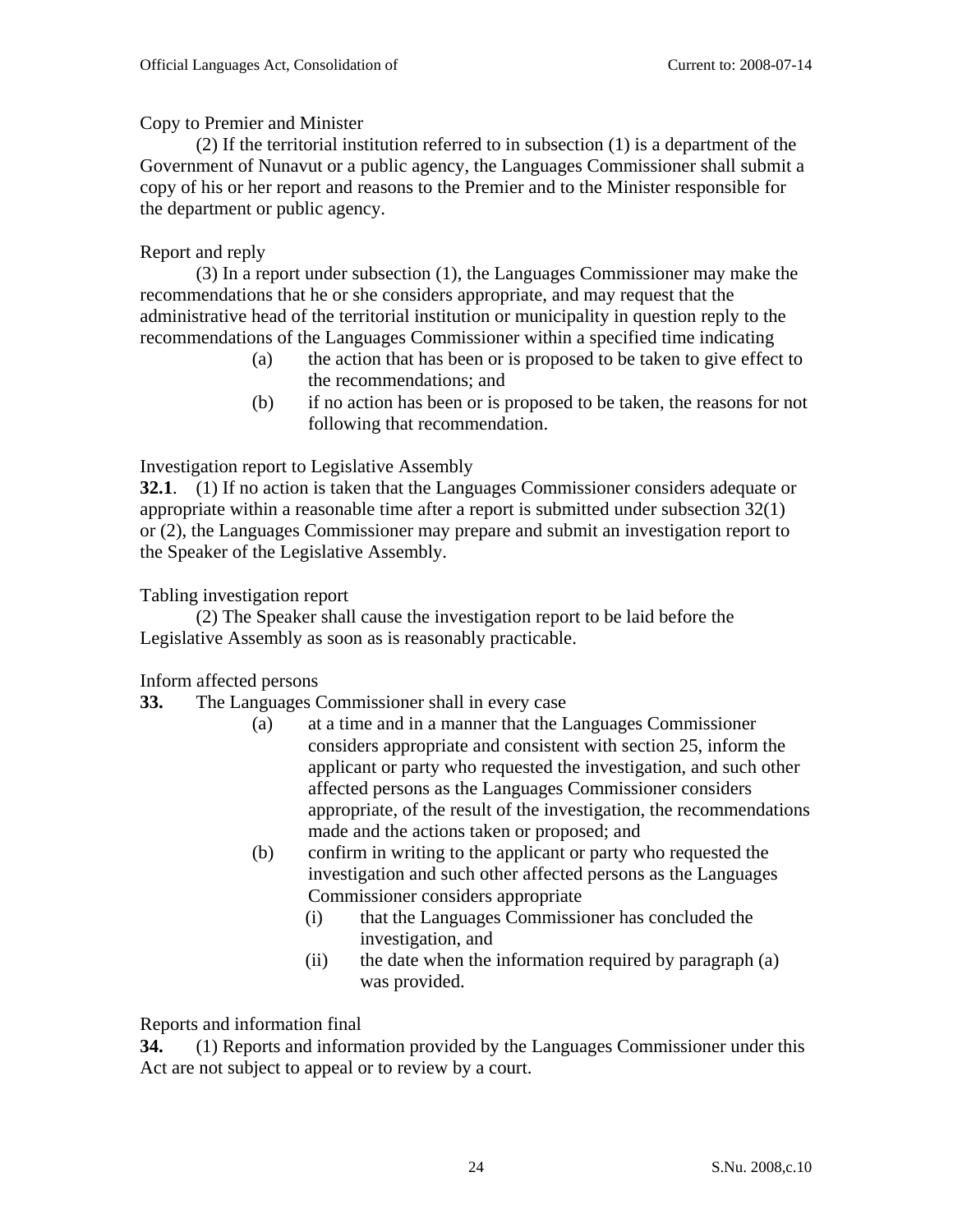### Use of reports

 (2) Despite subsection (1), if an application is filed under subsection 35 (1) or paragraph 36(1)(a), a report purported to be provided by the Languages Commissioner under this Act is admissible in evidence as proof, in the absence of evidence to the contrary, of the contents of the report and that the Languages Commissioner provided the report.

## ENFORCEMENT IN THE NUNAVUT COURT OF JUSTICE

### Enforcement application

**35.** (1) An application may be made to the Nunavut Court of Justice for a remedy that the Court considers appropriate and just in the circumstances by a person who has applied to the Languages Commissioner under subsection 26(1), by a territorial institution, a municipality or member or committee of the Legislative Assembly that has requested the investigation under subsection 26(2) or by an individual directly affected by an application or request made under subsection  $26(1)$  or  $(2)$ , if

- (a) the Language Commissioner has refused or discontinued an investigation under subsection 28(1);
- (b) the Languages Commissioner has informed the applicant or party who requested the investigation of the results of the investigation as required by paragraph 33(a); or
- (c) more than six months have passed since the day the application or request was made and the applicant or party who requested the investigation has not been informed that the investigation has been refused or discontinued or of any results of the investigation.

## Limitation period

(2) Subject to subsection (3), an application may not be made under subsection (1)

- (a) more than six months after the day on which the applicant or party who requested the investigation
	- (i) is informed, under subsection 28(2), of the Languages Commissioner's decision to refuse or discontinue an investigation; or
	- (ii) is informed of the results of investigation as required by paragraph 33(a); or
- (b) more than one year after the date of the initial application or request made under subsection 26(1) or (2), if the applicant or party who requested the investigation has not received the information referred to in paragraph (a) after the expiry of six months.

#### Filing after time expired

(3) The Nunavut Court of Justice may accept an application filed after the expiration of the time limits referred to in subsection (2) if the Court determines that

(a) the delay in filing was incurred in good faith; and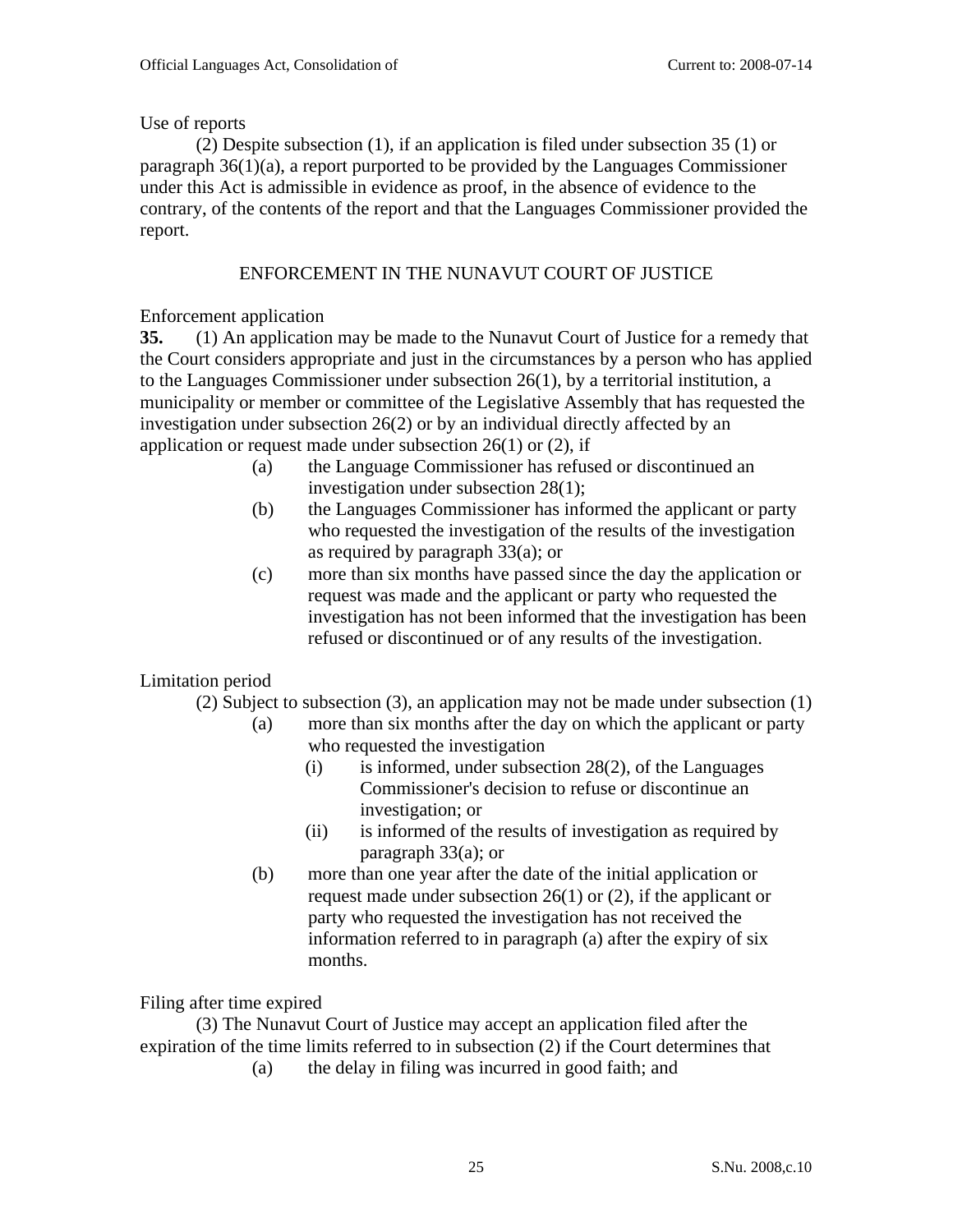(b) the refusal to waive a time limit would result in a greater adverse impact on the applicant, as compared to the prejudice, if any, experienced by any other person as the result of the delay.

### Other rights of action

 (4) Nothing in this section abrogates or derogates from any right of action a person might have other than the right of action set out in this section.

Languages Commissioner may apply or appear

### **36.** (1) The Languages Commissioner may

- (a) apply to the Nunavut Court of Justice for a remedy within the time limits established by paragraph 35(2)(a) only after
	- (i) submitting the report under subsection 32.1(1), and
	- (ii) obtaining, in writing, the consent of an applicant or party who requested the related investigation;
- (b) appear before the Nunavut Court of Justice on behalf of a person who has applied under subsection 35(1) for a remedy; or
- (c) with leave of the Nunavut Court of Justice, appear as a party to a proceeding under subsection 35(1).

#### Applicant may appear

(2) If the Languages Commissioner makes an application under paragraph  $(1)(a)$ , an applicant or party who requested the investigation may appear as a party in the proceedings.

## Capacity to intervene

 (3) Nothing in this section affects the capacity of the Languages Commissioner to seek leave to intervene in any adjudicative proceedings relating to the status or use of the Inuit Language, English or French.

## REVIEW OF ACT

Review after five years

**37.** (1) After every five years of operation, commencing with a first review in the sixth year after this Act comes into force or such earlier time after this Act comes into force as the Legislative Assembly may direct, the Legislative Assembly or a committee of the Legislative Assembly shall review the provisions and operation of this Act, and such other legislation, policies, guidelines, plans or directives as the Legislative Assembly or committee of the Legislative Assembly may direct.

#### Scope of review

(2) The review shall include an examination of the administration and implementation of this Act, the effectiveness of its provisions and the achievement of its objectives and may include recommendations for changes to this Act.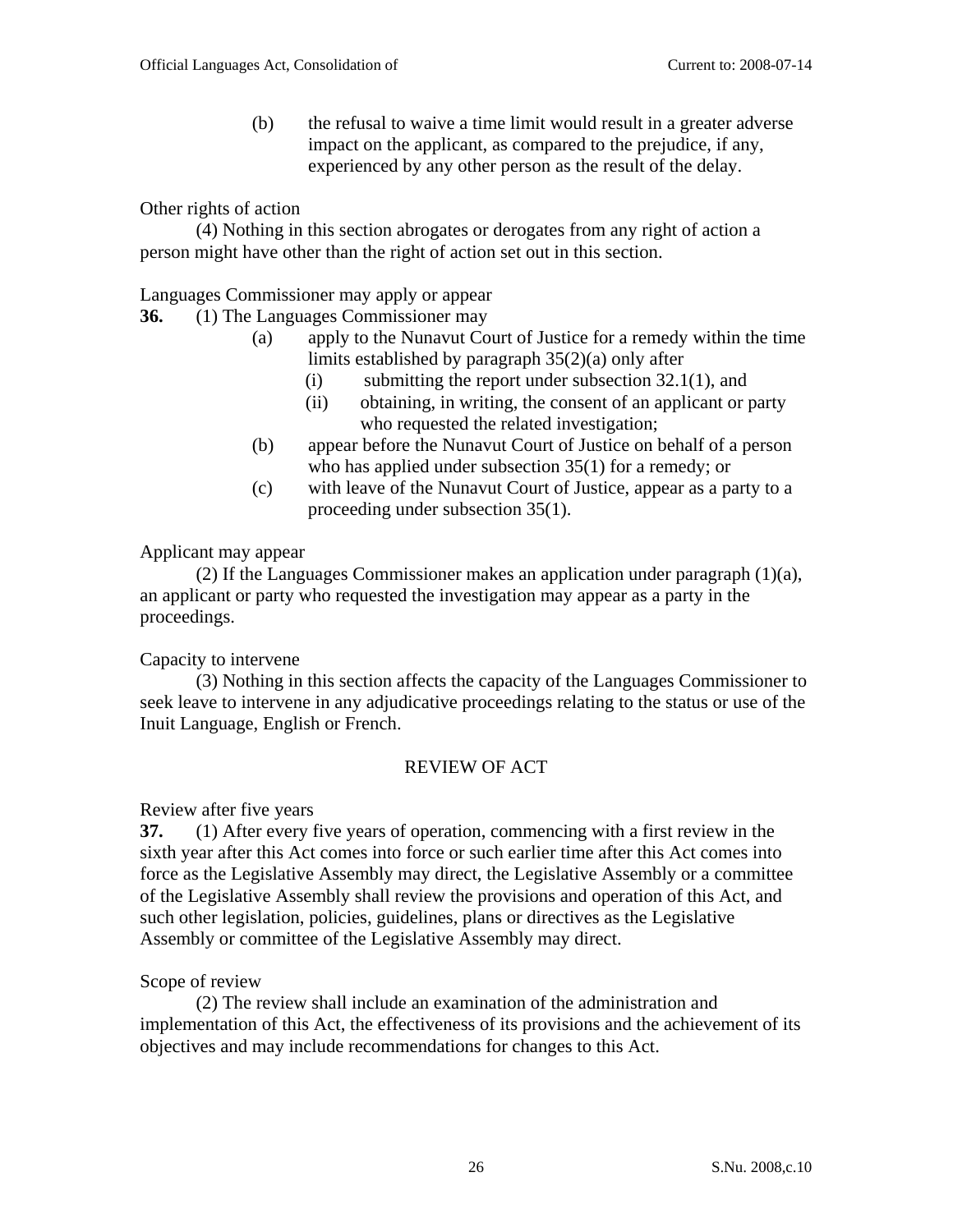## REGULATIONS AND CONSULTATION

#### Regulations

**38.** (1) The Commissioner in Executive Council, on being satisfied that the requirements of Article 32 of the Nunavut Land Claims Agreement have been fulfilled and that appropriate consultation has occurred with representatives of the English and French language communities, may make regulations

- (a) designating the administrative head of a public agency referred to in the definition "administrative head" in section 1;
- (b) excluding a public agency under section 1, where the public agency is established for purposes relating primarily to the heritage, cultural expression, strengthening or promotion of a single language or language community;
- (c) respecting any aspect, measure, method or requirement not fully or sufficiently provided for in this Act, including regulations respecting the giving of notice, that the Commissioner in Executive Council considers necessary to implement or effect compliance with sections 8, 9, 11 and 12
	- (i) by one or more judicial or quasi-judicial bodies, other than the Nunavut Court of Justice and Court of Appeal, or
	- (ii) in one or more types or forms of proceeding or decision;
- (d) respecting any aspect, measure, method or requirement applicable to a department of the Government of Nunavut or public agency that the Commissioner in Executive Council considers necessary to implement or effect compliance with subsection 11(1), concerning
	- (i) the display or format of signage, or
	- (ii) the making, issuing or format of instruments;
- (e) identifying the territorial institutions and offices referred to in subsections 12(3) to (5), including by a group or class of office or service;
- (f) respecting evidence or criteria to be considered when assessing significant demand for the purposes of subsection 12(3) or (4);
- (g) respecting any aspect, measure, method or requirement, including matters relating to the requirement for an active offer of services, that the Commissioner in Executive Council considers necessary to coordinate, implement or effect compliance on the part of an administrative head with section 12(7);
- (h) identifying a municipality referred to in subsection 12(8) or setting out the evidence or criteria to be considered in determining whether subsection  $12(8)$  applies to a municipality;
- (h.1) respecting the municipal communications and services to be provided when subsection 12(8) applies to a municipality;
- (h.2) respecting any aspect, measure, method or requirement not fully or sufficiently provided for in this Act, that the Commissioner in Executive Council considers necessary to implement or effect compliance with subsection 12(8);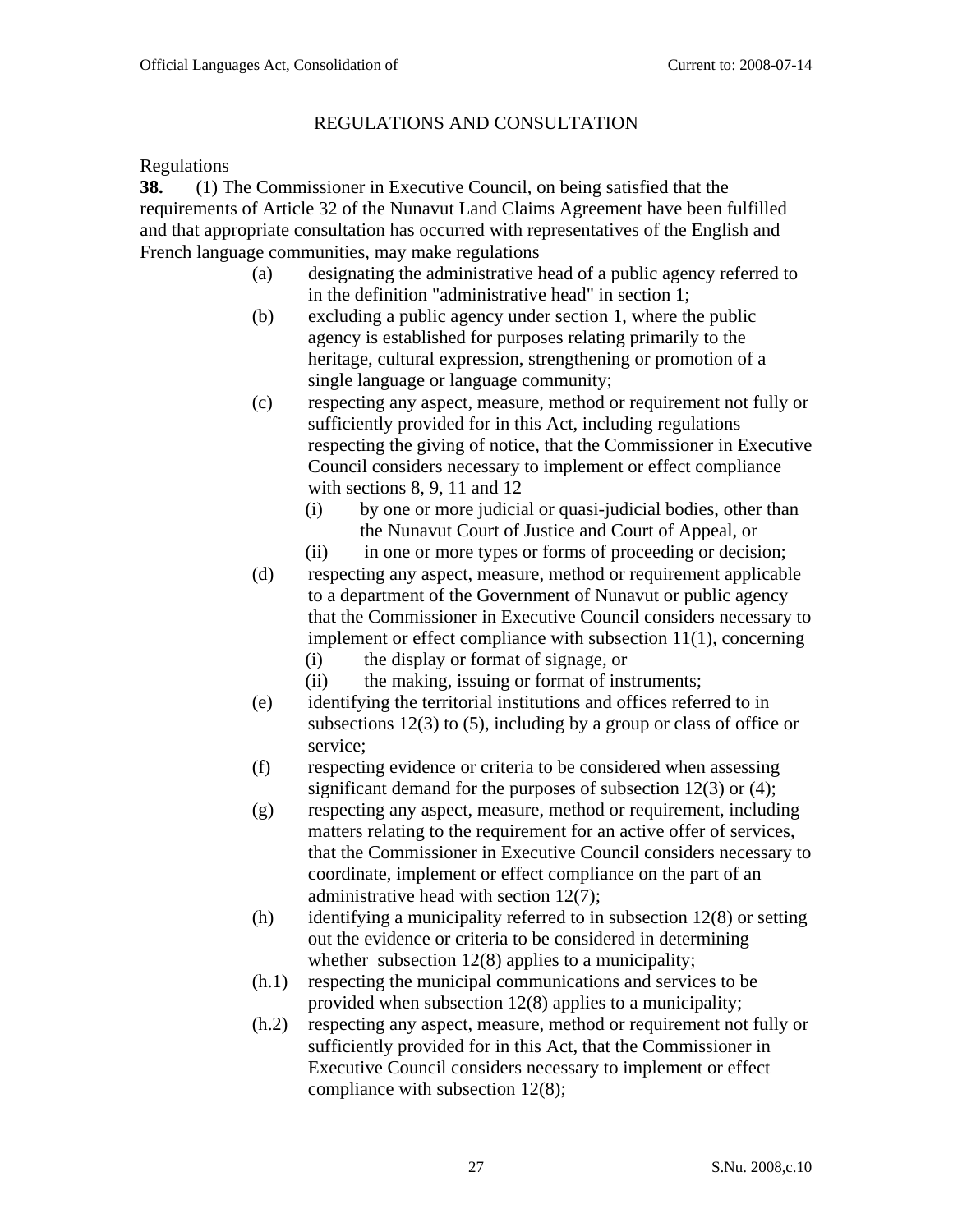- (i) respecting any matter the Commissioner in Executive Council considers necessary to implement or effect compliance with this Act under section 13, including additional matters to be addressed in the implementation plans referred to in subsections 13(3) and (4);
- (i.1) respecting the disbursement of and the records and information to be separately maintained in respect of the Official Languages Promotion Fund established by section 13.1;
- (j) respecting the establishment and maintenance of a register of persons or organizations under section 39; and
- (k) respecting any matter the Commissioner in Executive Council considers necessary to carry out the purposes and provisions of this Act.

### Independence affirmed

(2) This section does not empower the Commissioner in Executive Council to make regulations respecting the Legislative Assembly, the Nunavut Court of Justice or the Court of Appeal.

#### Other prerequisites

(3) At least four months before a regulation is made by the Commissioner in Executive Council under subsection (1),

- (a) the proposed regulation shall be published in the *Nunavut Gazette*, together with an Inuit Language translation and information about the manner in which interested persons may comment on the proposed regulation;
- (b) a notice of the proposed regulation, stating where a copy of it and an Inuit Language translation of it may be obtained and information about the manner in which interested persons may comment on the proposed regulation, shall be published in at least one newspaper of general circulation in Nunavut; and
- (c) the Minister shall notify the Speaker and Nunavut Tunngavik Incorporated, as well as the representatives of the English and French language communities, if any, that a proposed regulation has been published as required by paragraph (a).

Report on development process

(4) To support the determination required in subsection (1), the Minister shall provide a report to the Commissioner in Executive Council, summarizing the measures undertaken to request and obtain public or other input about the regulation, the Minister's manner of compliance with Article 32 of the Nunavut Land Claims Agreement and whether or in what manner the regulation proposed responds to the issues raised during consultation about the regulation and under this section.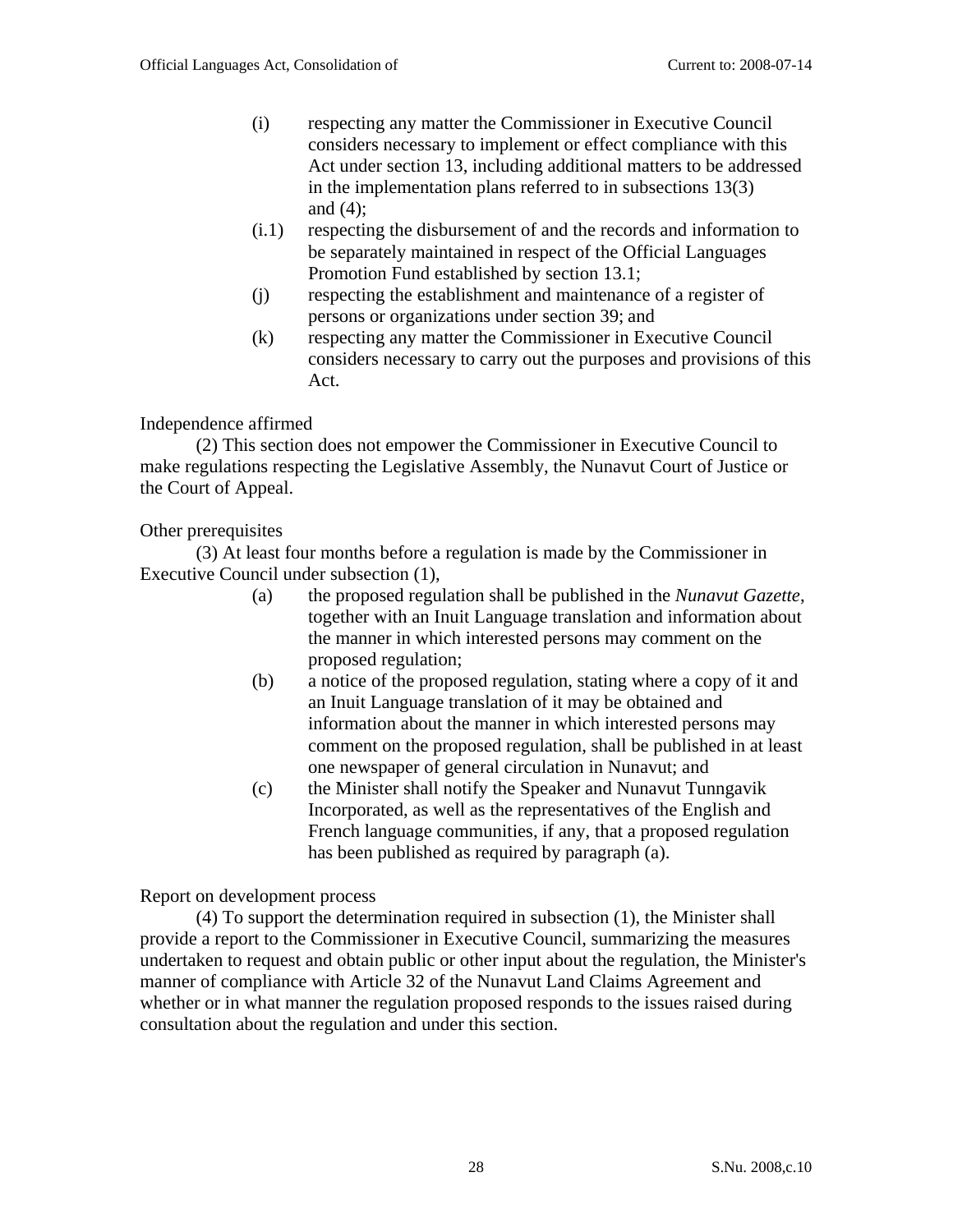Report on the proposed regulation

(5) The Minister shall submit the report referred to in subsection (4) to the Speaker of the Legislative Assembly.

### Tabling report

(6) The Speaker shall cause the report to be laid before the Legislative Assembly as soon as is reasonably practicable.

### Consultation register

**39.** (1) The Minister shall establish and maintain, in accordance with the regulations, a register of persons or organizations to be consulted in relation to

- (a) section 38; or
- (b) consultation or collaborative work required for any other purpose by this Act.

### Use of register

 (2) The Minister shall consult with every person or organization duly entered in the register for the purposes prescribed by the regulations.

### Public access

 (3) A person may inspect the register by attending at the prescribed office during regular government business hours, and requesting that the register be produced for inspection.

## TRANSITIONAL

## Agreements

**40.** Agreements made on behalf of the Government of Nunavut and in force on the day this Act comes into force respecting the funding or delivery of programs or services or other matters relating to the implementation of language obligations, shall continue in force according to their terms, and the Government of Nunavut shall have all the same rights, obligations and liabilities in the same manner and to the same extent as existed immediately before this Act came into force.

## Languages Commissioner

**41.** (1) The individual holding office as Languages Commissioner on the day this Act comes into force shall continue to hold that office as if appointed under subsection 16(1), but with an initial term of office expiring on the day that his or her prior appointment as Languages Commissioner would have expired.

## Property, rights, obligations

(2) Except as otherwise stated in this Act, the Languages Commissioner shall have all the property, rights, obligations and liabilities of the Languages Commissioner as they existed immediately before this Act came into force.